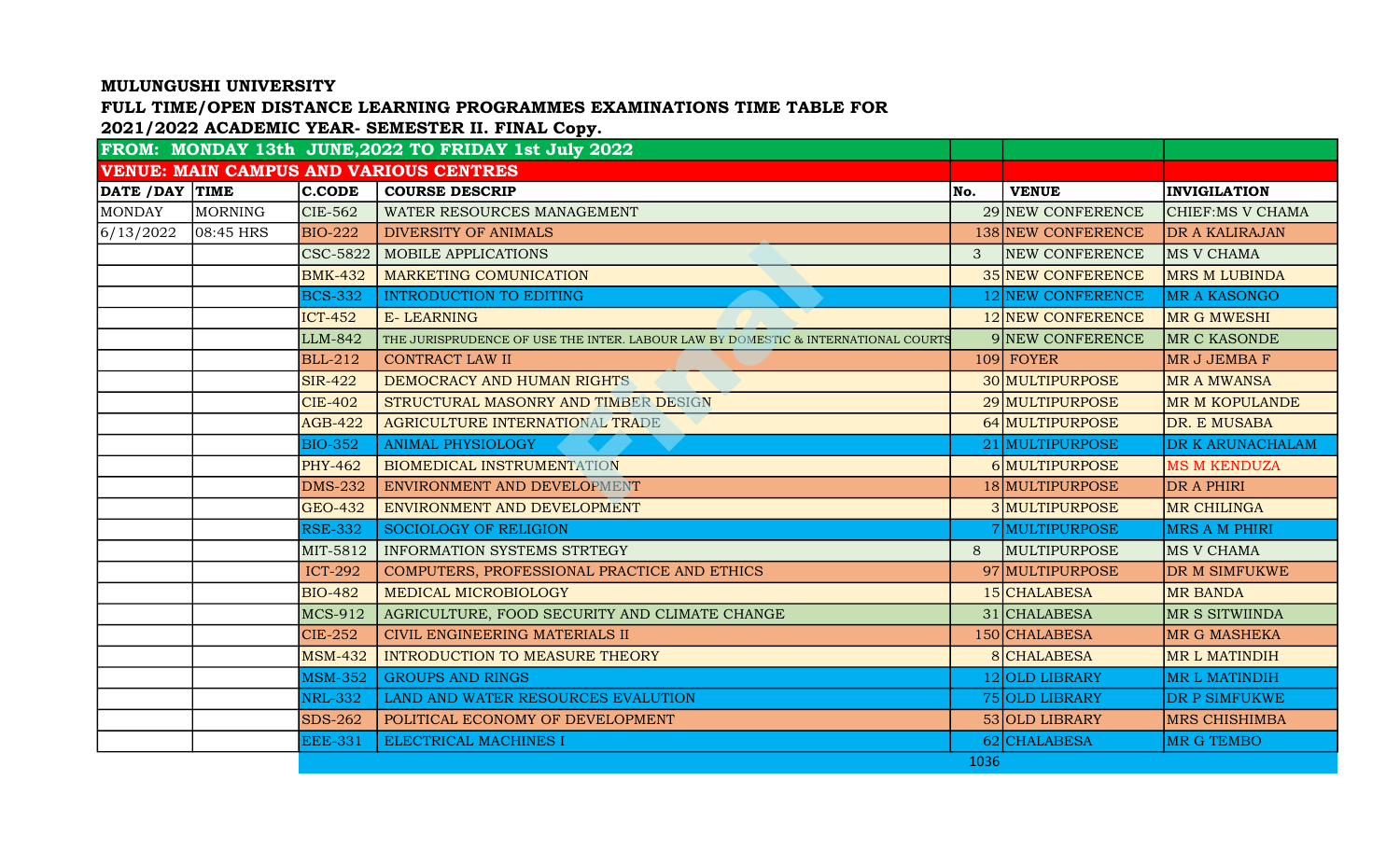| DATE / DAY TIME |                  | $ $ C.CODE     | <b>COURSE DESCRIPTION</b>                                  | No.            | <b>VENUE</b>        | <b>INVIGILATION</b>      |
|-----------------|------------------|----------------|------------------------------------------------------------|----------------|---------------------|--------------------------|
| MONDAY          | <b>AFTERNOON</b> | <b>MPA-842</b> | ADVANCED ADMINISTRATIVE LAW                                |                | 20 NEW CONFERENCE   | CHIEF: MR J CHITENGI     |
| 6/13/2022       | 14:00 HRS        | MIR-812        | STRATEGY AND INTERNATIONAL POLITICS                        |                | 14 NEW CONFERENCE   | DR N MULIKITA            |
|                 |                  | $SDS-312$      | SCIENCE , TECHNOLOGY AND DEVELOPMENT                       |                | 45 NEW CONFERENCE   | <b>MR N CHISONGA</b>     |
|                 |                  | <b>EGM-312</b> | ENGINEERING MATHEMATICS IV                                 |                | 126 NEW CONFERENCE  | MR S JERE                |
|                 |                  | <b>MSS-442</b> | ANALYSIS OF FAILURE AND SURVIVAL DATA                      |                | 11 NEW CONFERENCE   | <b>MREMOYO</b>           |
|                 |                  | <b>DEM-322</b> | <b>INTRODUCTION TO EPIDEMIOLOGY</b>                        |                | 2 NEW CONFERENCE    | <b>MR B BWALYA</b>       |
|                 |                  | <b>MSM-222</b> | LINEAR ALGEBRA II                                          |                | 38 NEW CONFERENCE   | <b>DR D MUKONDA</b>      |
|                 |                  | <b>AGC-222</b> | FRUIT AND VEGETABLE PRODUCTION                             |                | 145 CHALABESA       | <b>MR S CHILESHE</b>     |
|                 |                  | <b>BLL-312</b> | <b>COMMERCIAL LAW II</b>                                   |                | 115 CHALABESA       | <b>MR F NGOSA</b>        |
|                 |                  | <b>ICT-372</b> | <b>ADVANCED DATABASES</b>                                  |                | 69 CHALABESA        | <b>MS V CHAMA</b>        |
|                 |                  | $CHE-322$      | BASIC OF INSTRUMENTAL METHODS OF CHEMICAL ANALYSIS         | <sup>48</sup>  | <b>CHALABESA</b>    | MR Z TEMBO               |
|                 |                  | ICD-5612       | BIG DATA STREAM TECHNIQUES AND ALGORITHMS                  |                | 3 CHALABESA         | MR G MWESHI              |
|                 |                  | <b>HIS-222</b> | A SURVEY OF MODERN AFRICA FROM 1900 TO THE PRESENT         |                | <b>CHALABESA</b>    | <b>MRS N BANDA</b>       |
|                 |                  | <b>BAC-372</b> | FINANCIAL MARKET AND INSTITUTIONS                          |                | 163 MULTIPURPOSE    | <b>MR W MUSHALA</b>      |
|                 |                  | $SIR-212$      | CONTEMPORARY POLITICAL THEORY                              |                | 22 MULTIPURPOSE     | <b>MR K MATOBA</b>       |
|                 |                  | <b>BMK-242</b> | PRINCIPLES OF MARKETING                                    | 222            | <b>MULTIPURPOSE</b> | <b>MRS M LUBINDA</b>     |
|                 |                  | LIR-212        | FUNDAMENTALS OF LABOUR ADMINISTRATION                      |                | MULTIPURPOSE        | MR C KASONDE             |
|                 |                  | <b>BMG-462</b> | <b>QUALITY MANAGEMENT</b>                                  |                | 63 MULTIPURPOSE     | <b>MR M SIAME</b>        |
|                 |                  | PHY-612        | ADVANCED STATISTICS MECHANICS                              |                | <b>MULTIPURPOSE</b> | MR P J. BANDA            |
|                 |                  | <b>DEM-412</b> | ADVANCED METHODS OF DEMOGRAPHIC ANALYSIS II                |                | <b>MULTIPURPOSE</b> | CHIEF: MR L MAKALA       |
|                 |                  | <b>EDU-212</b> | <b>SOCIOLOGY OF EDUCATION</b>                              |                | 28 MULTIPURPOSE     | DR R KABETA              |
|                 |                  | CBS-5222       | INFORMATION SYSTEM SECURITY MANAGEMENT                     |                | 5 MULTIPURPOSE      | DR A ZIMBA               |
|                 |                  | <b>SPA-212</b> | NATIONAL GOVERNMENT AND ADMINISTRATION                     |                | 83 FOYER            | MS S MULIMA              |
|                 |                  | <b>AGC-342</b> | POSTHARVEST TECHNOLOGY AND VALUE ADDITION                  |                | FOYER               | <b>MR S CHILESHE</b>     |
|                 |                  | $SLT-422$      | <b>QUALITY MANAGEMENT</b>                                  | 8 <sup>1</sup> | FOYER               | MR H SIMWATACHELA        |
|                 |                  | <b>SEC-422</b> | <b>INDUSTRIAL ECONOMICS</b>                                |                | $52$ SSS.B.1        | <b>MR Y GERBREMESKEL</b> |
|                 |                  | <b>GEO-322</b> | <b>RURAL DEVELOPMENT</b>                                   |                | <b>FOYER</b>        | MR L LUBINDA             |
|                 |                  | <b>BCS-422</b> | <b>INTERNATIONAL PUBLIC RELATIONS</b>                      |                | 6 FOYER             | <b>MRS E CHALI</b>       |
|                 |                  | LLE-462        | MORPHOLOGY AND SYNTAX                                      |                | $4$ FOYER           | <b>MRS B MWANASA</b>     |
|                 |                  | <b>LIR-442</b> | COLLECTIVE BARGAINING AND APPROACHES TO DISPUTE RESOLUTION |                | 7 FOYER             | <b>MR C KASONDE</b>      |
|                 |                  |                |                                                            | 1309           |                     |                          |
|                 |                  |                |                                                            |                |                     |                          |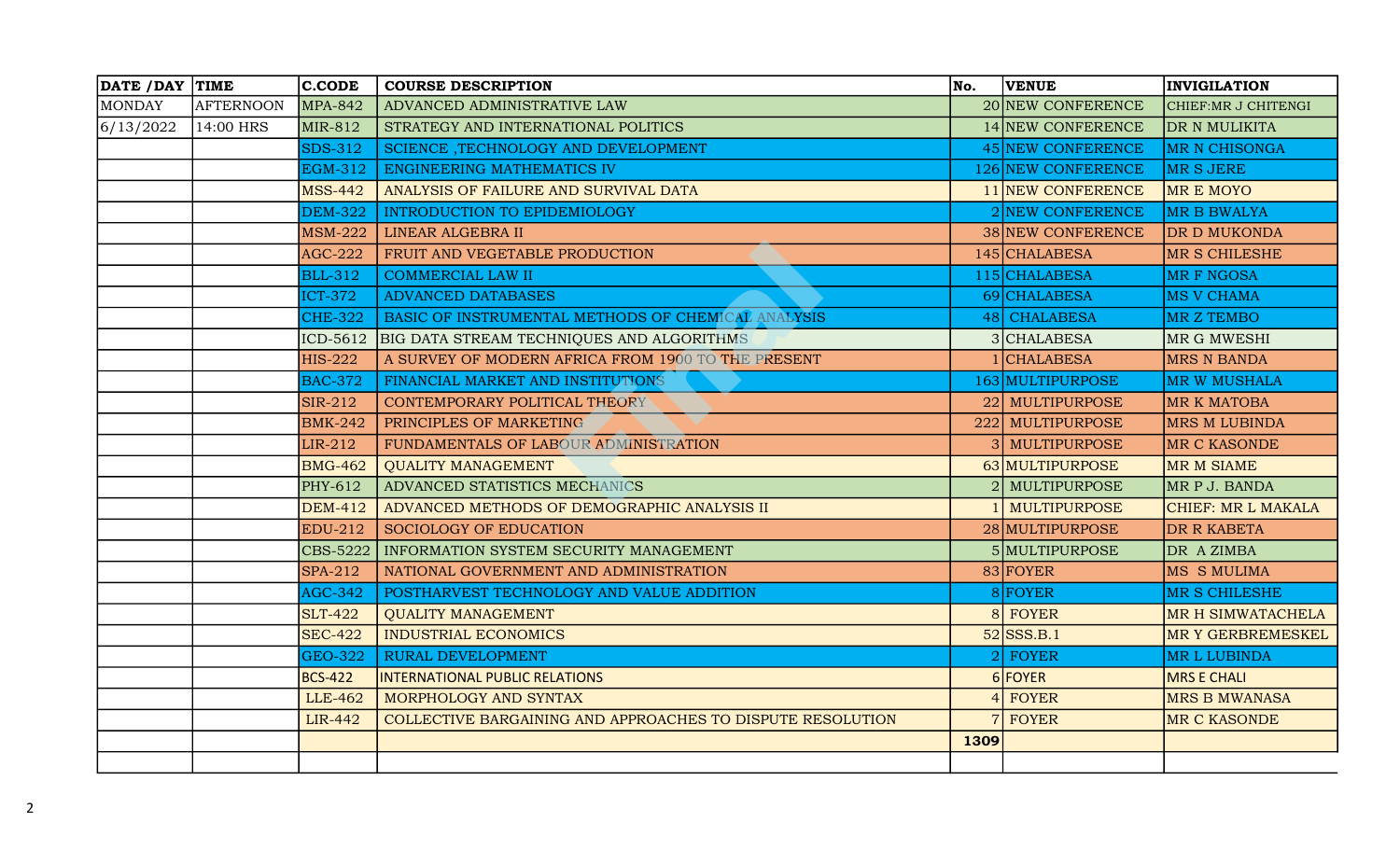| DATE /DAY TIME |                  | <b>C.CODE</b>  | <b>COURSE DESCRIPTION</b>                       | No.  | <b>VENUE</b>    | <b>INVIGILATION</b>       |
|----------------|------------------|----------------|-------------------------------------------------|------|-----------------|---------------------------|
| MONDAY         | <b>AFTERNOON</b> | <b>SEC-352</b> | INTERNATIONAL FINANCE                           |      | 104 OLD LIBRARY | CHIEF: MR CHILIZANI PHIRI |
| 6/13/2022      | 14:00 HRS        | <b>EEE-532</b> | ELECTIRICAL POWER SYSTEMS PROTECTION            |      | $3$ SSS.A.1     | MR T MOONGA               |
|                |                  | <b>LIR-332</b> | <b>INDUSTRIAL RELATIONS II</b>                  |      | $91$ SSS.A.1    | <b>MRS M SUSIKU</b>       |
|                |                  | <b>EEE-442</b> | MICROWAVE & SATELLITE COMMUNICATIONS            |      | $1 $ ROOM G48   | <b>MR L SITOLOMA</b>      |
|                |                  | <b>GEE-262</b> | INTRODUCTION TO GEOGRAPHIC INFOR. INFRASTUREI   |      | $7 $ ROOM G48   | <b>MR MALUNGA</b>         |
|                |                  | <b>MEE-412</b> | <b>MANUFACTURING TECHNOLOGY</b>                 |      | $6 $ ROOM G48   | MR W BWALYA               |
|                |                  | <b>PHY-312</b> | STATISTICAL MECHANICS                           |      | $17 $ ROOM G48  | MR SHUPE SIAME            |
|                |                  | <b>DMS-422</b> | ENVIRONMENTAL PLANNING AND MANAGEMENT           | 9.00 | SSS.B.1         | MR F SICHILIMA            |
|                |                  | <b>MHR-852</b> | CONFLICT MANAGEMENT                             |      | $18$ SSS.B.1    | <b>DR F M SUMAILI</b>     |
|                |                  | <b>MBA-942</b> | CORPORATE GOVERN. & ENVIRONMENTAL SUSTAINABLITY |      | $28 $ ROOM G51  | DR S SILENGO              |
|                |                  | $ICT-492$      | MANAGEMENT OF INFORMATION SYSTEMS               |      | $7 $ ROOM G51   | <b>MR B HALUBANZA</b>     |
|                |                  | <b>ANR-412</b> | FARM STRUCTURES AND MECHANISATION               |      | $21$ ROOM G51   | MR J T MWALE              |
|                |                  | <b>MDS-932</b> | INTERGRAED WATER RESOURCES MANAGEMENT           |      | $4 $ ROOM G51   | MR S SIATWIINDA           |
|                |                  | <b>EEE-422</b> | <b>ELECTRICAL DRIVE</b><br>$\mathbf{II}$        |      | $8 $ ROOM G51   | MR G TEMBO                |
|                |                  | <b>MSS-372</b> | PROBABILITY AND ITS APPLICATIONS                |      | $26$ ROOM G51   | <b>MR HAMBULO</b>         |
|                |                  | AGB-312        | AGRIBUSINESS RESEARCH METHODS                   |      | $59 $ ROOM G51  | <b>MRS C S KWANGU</b>     |
|                |                  | <b>SSW-432</b> | SOCIAL CHANGE AND DEVELOPMENT                   |      | $9$ ROOM G 51   | MR M MWALE                |
|                |                  |                |                                                 | 418  |                 |                           |
|                |                  |                |                                                 |      |                 |                           |
|                |                  |                |                                                 |      |                 |                           |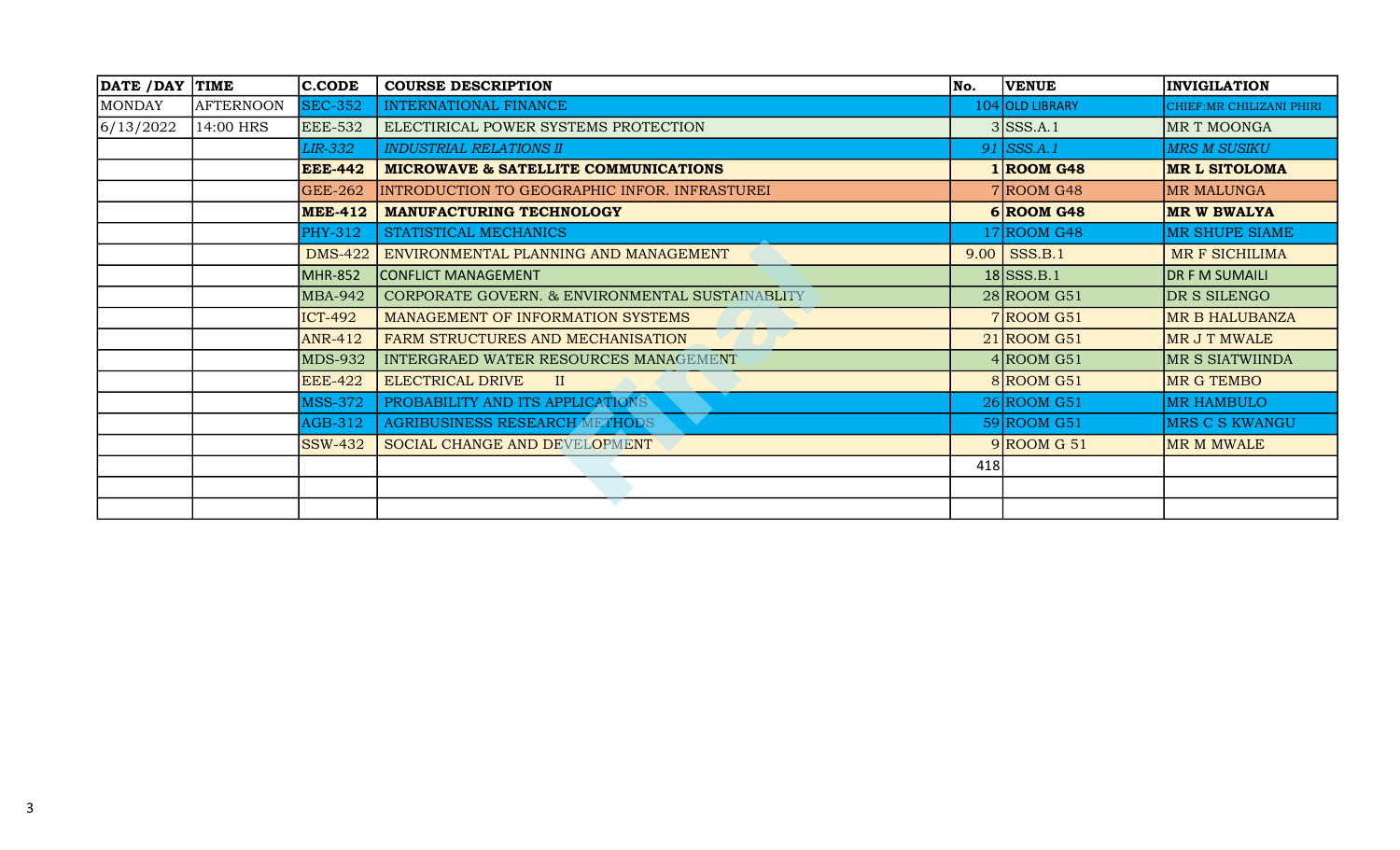| DATE / DAY TIME |              | $ $ C.CODE     | <b>COURSE DESCRIPTION</b>                                          | No. | <b>VENUE</b>      | <b>INVIGILATION</b>    |
|-----------------|--------------|----------------|--------------------------------------------------------------------|-----|-------------------|------------------------|
| <b>TUESDAY</b>  | MORNING      | <b>BMG-342</b> | PRODUCTION AND OPERATIONS MANAGEMENT                               |     | 5 MULTIPURPOSE    | CHIEF: MR C MWAANGA    |
| 6/14/2022       | $ 08:45$ HRS | <b>AGB-322</b> | AGRIBUSINESS OPERATION MANAGEMENT AND LOGISTICS                    |     | 51 MULTIPURPOSE   | <b>MRS C S KWANGU</b>  |
|                 |              | <b>SDS-432</b> | DEVELOPMENT COMMUNICATION                                          |     | 32 MULTIPURPOSE   | MR S MPOHA             |
|                 |              | <b>SDS-252</b> | ENVIRONMENTAL ISSUES IN LEAST DEVELOPMENT COUNTRSES                |     | 39 MULTIPURPOSE   | <b>MR N CHISONGA</b>   |
|                 |              | <b>MSM-512</b> | NUMERICAL LINEAR ALGEBRA AND APPROXIMATIONS                        |     | 1 MULTIPURPOSE    | MR BUPE BWALYA         |
|                 |              | <b>MEE-322</b> | <b>FLUID MECHANICS II</b>                                          |     | 16 MULTIPURPOSE   | MR C NSOFU             |
|                 |              | <b>SIR-332</b> | INTERNATIONAL PEACE AND SECURITY II                                |     | 26 MULTIPURPOSE   | <b>MR A MWANSA</b>     |
|                 |              | <b>MBA-822</b> | COST AND MANAGEMENT ACCOUNTING                                     |     | 44 MULTIPURPOSE   | MR C DERESSA           |
|                 |              | <b>SDS-342</b> | CLIMATE CHANGE AND SUSTAINABLE DEVELOPMENT                         |     | $48$ SSS.A.1      | <b>MR O ONUKOGU</b>    |
|                 |              | <b>PSM-312</b> | WAREHOUSING AND TRANSPORT MANAGEMENT                               |     | $34$ SSS.A.1      | <b>MR C MWAANGA</b>    |
|                 |              | <b>MEA-802</b> | THEORIES OF MEASUREMENT OF PERSONALITY                             |     | $2$ SSS.A.1       | <b>MR L SAKAKOMBE</b>  |
|                 |              | EPP-812        | FORMULATION, IMPLEMENTATION & EVALUATION OF EDUCATIONAL POL.PLANS  |     | $8$ SSS.A.1       | <b>DR KOMBE</b>        |
|                 |              | <b>LIN-802</b> | <b>SEMANTIC THEORY</b>                                             |     | $8$ SSS.A.1       | MR S ZIMBA             |
|                 |              | <b>HIS-802</b> | IMPERIALISM AND UNDERDEVELOPMENT IN CENTRAL AFRICAN HISTORIOGRAPHY |     | $1$ SSS.A.1       | DR F MUFUZI            |
|                 |              | EGM-212        | ENGINEERING MATHEMATICS II                                         |     | 254 CHALABESA     | <b>MR E MALICHI</b>    |
|                 |              | <b>MSW-882</b> | SOCIAL PROTECTION IN DEVELOPMENT COUNTRIES                         |     | 75 CHALABESA      | DR C SAMBO             |
|                 |              | <b>CVE-332</b> | EVOLVEMENT OF INTERNATIONAL RELATIONS SINCE MIDDLE AGES            |     | 9 CHALABESA       | <b>MRS D M NGULUBE</b> |
|                 |              | $CVE-212$      | CIVIL SOCIETY AND THE MEDIA                                        |     | 6 OLD LIBRARY     | <b>MR G KAIRA</b>      |
|                 |              | <b>BAF-432</b> | ADVANCED FINANCIAL REPORTING                                       |     | 91 OLD LIBRARY    | <b>DR N MUSAWA</b>     |
|                 |              | <b>EDU-412</b> | <b>CURRICULUM STUDIES</b>                                          |     | 67 NEW CONFERENCE | <b>DR R KABETA</b>     |
|                 |              | <b>ICT-402</b> | STATISTICS AND EMPIRICAL METHODS FOR COMPUTING                     |     | 14 NEW CONFERENCE | DR G MUKUPA            |
|                 |              | <b>MSS-342</b> | INTRODUCTION TO STOCHASTICS PROCESSES II                           |     | 12 NEW CONFERENCE | DR C KASUMO            |
|                 |              | <b>BPR-302</b> | <b>GLOBAL COMMUNICATIONS</b>                                       |     | 14 NEW CONFERENCE | MRS E CHALI            |
|                 |              | <b>SLT-372</b> | <b>TOXICOLOGY</b>                                                  |     | $22$ ROOM G51     | MR H SIMWATACHELA      |
|                 |              | <b>AGC-852</b> | CROP GROWTH AND YIELD MODELLING                                    |     | $12 $ ROOM G51    | <b>MR S SIATWIINDA</b> |
|                 |              | <b>EEE-562</b> | DIGITAL BROADICASTING                                              |     | 3 R OOM G51       | MR M SIMPUNGWE         |
|                 |              | <b>BIO-362</b> | <b>PARASITOLOGY</b>                                                |     | $49$ ROOM G51     |                        |
|                 |              | <b>SSW-362</b> | <b>SOCIAL WORK WIT FAMILIES</b>                                    |     | $13 $ ROOM G51    | <b>MRS KAFULA</b>      |
|                 |              |                |                                                                    | 956 |                   |                        |
|                 |              |                |                                                                    |     |                   |                        |
|                 |              |                |                                                                    |     |                   |                        |
|                 |              |                |                                                                    |     |                   |                        |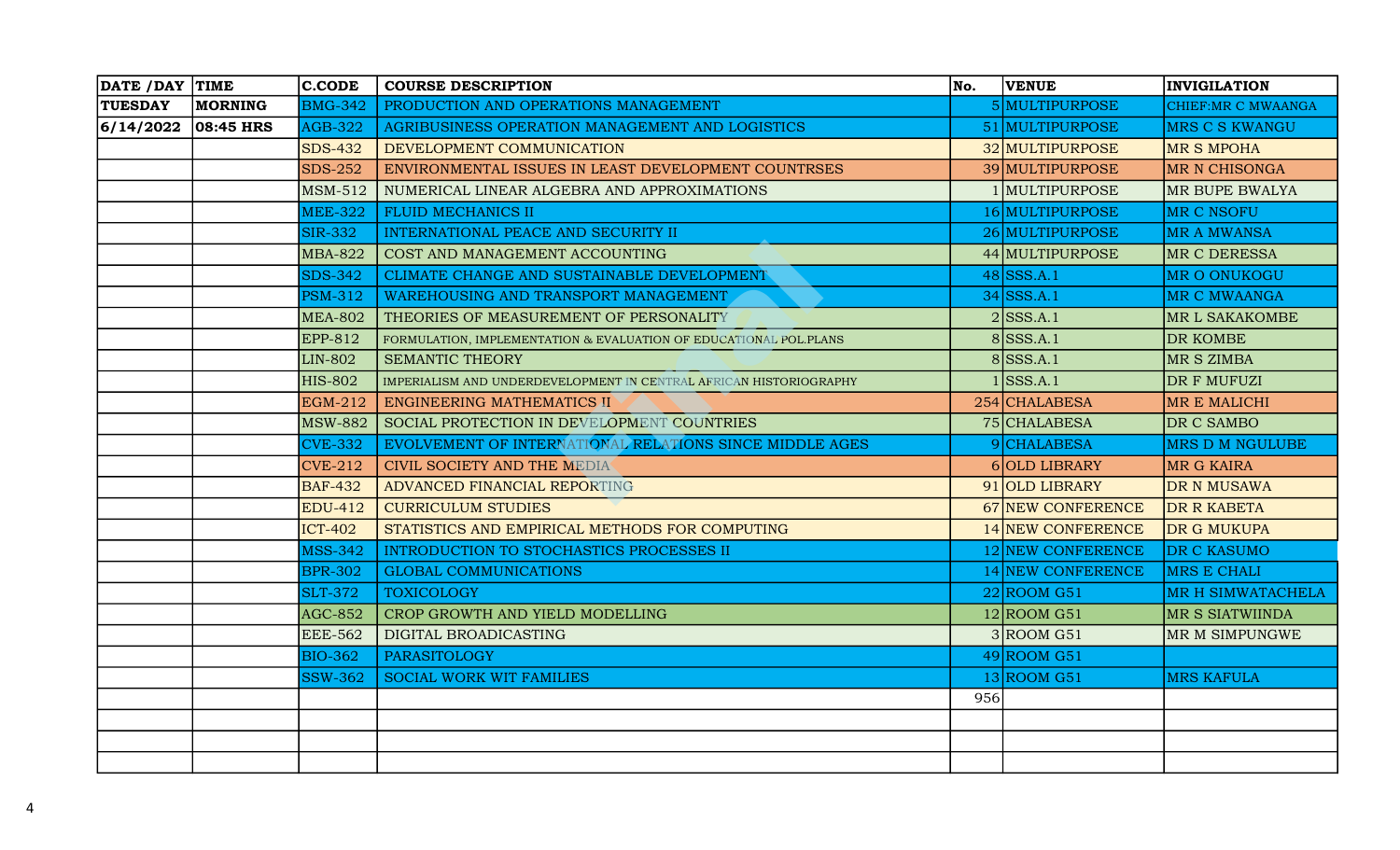| DATE / DAY TIME |                  | $ $ C.CODE     | <b>COURSE DESCRIPTION</b>                                      | No.         | <b>VENUE</b>             | <b>INVIGILATION</b>   |
|-----------------|------------------|----------------|----------------------------------------------------------------|-------------|--------------------------|-----------------------|
| <b>TUESDAY</b>  | <b>AFTERNOON</b> | <b>SLG-432</b> | LOCAL GOVERNMENT LAW II                                        |             | 3 NEW CONFERENCE         | CHIEF:MR I LICHILO    |
| 6/14/2022       | $14:00$ HRS      | <b>BEN-412</b> | EFFECTIVE NEGOTIATION AND PROBLEM SOLVING                      | 21          | <b>NEW CONFERENCE</b>    | DR C MWIIYA           |
|                 |                  | AGB-812        | AGRICULTURAL POLICIES, LAWS AND INSTITUTIONS                   |             | 1 NEW CONFERENCE         |                       |
|                 |                  | <b>BLL-422</b> | <b>COMPANY LAW</b>                                             |             | 74 NEW CONFERENCE        | MR J CHITENGI         |
|                 |                  | LLM-822        | INTERNATIONAL CORPRATE LAW AND GOVERNANCE                      |             | 9 NEW CONFERENCE         | <b>MS Y KABWE</b>     |
|                 |                  | <b>MSW-802</b> | SOCIAL AGENCY AND NON-GOVERNMENTAL ADMINISTRATION MANAGEMENT   |             | 3 NEW CONFERENCE         | MR O ONUKOGU          |
|                 |                  | <b>EEE-582</b> | <b>INTELLIGENT SYSTEMS</b>                                     |             | 7 NEW CONFERENCE         | MR L SIMUKONDA        |
|                 |                  | <b>BLL-222</b> | LAW OF TORTS II                                                |             | 123 NEW CONFERENCE       | <b>MR ZACKS YUMA</b>  |
|                 |                  | <b>EEE-312</b> | ELECTRICAL AND ELECTRONICS PRINCIPLES III                      |             | 6 MULTIPURPOSE           | DR S NGWIRA           |
|                 |                  | <b>MAF-812</b> | ADVANCED COST AND MANAGEMENT ACCOUNTING                        |             | 14 MULTIPURPOSE          | DR N MUSAWA           |
|                 |                  | <b>MMK-842</b> | CONTEMPORARY PRACTICES IN PUBLIC RELATIONS                     |             | 2 MULTIPURPOSE           | DR P KALYABANYAMA     |
|                 |                  | <b>PHY-232</b> | <b>OPTICS</b>                                                  |             | 29 MULTIPURPOSE          | <b>MR S BRIGHT</b>    |
|                 |                  | $CVE-842$      | INTERNATIONAL TREATY BEHAVIOUR : A PESPECTIVE ON GLOBOLIZATION |             | 9 MULTIPURPOSE           | MRS D M NGULUBE       |
|                 |                  | $AGB-232$      | INTERMEDIATE AGRIBUSINESS MANAGEMENT                           |             | 52 MULTIPURPOSE          | MR E SYAMPAKU         |
|                 |                  | <b>BCS-212</b> | <b>MEDIA IN ZAMBIA</b>                                         |             | 16 MULTIPURPOSE          | MR A KASONGO          |
|                 |                  | <b>BMK-302</b> | <b>MARKETING RESEARCH</b>                                      |             | 90 OLD LIBRARY           | <b>MRS M LUBINDA</b>  |
|                 |                  | <b>BBF-482</b> | TREASURY MANAGEMENT                                            |             | <b>16 NEW CONFERENCE</b> | MR D MUCHOCHOMA       |
|                 |                  |                | <b>ECON-612 ADVANCED MICROECONOMICS THEORY</b>                 |             | 7 MULTIPURPOSE           | MR G YORDANOS         |
|                 |                  | <b>SLT-282</b> | INTRODUCTION TO INSTRUMENTATION                                | 57          | <b>MULTIPURPOSE</b>      | MR H SIMWATACHELA     |
|                 |                  | <b>BPR-472</b> | <b>PUBLIC RELATIONS CAMPAIGNS</b>                              |             | 13 MULTIPURPOSE          | <b>MR K MACHISHI</b>  |
|                 |                  | ABM-622        | AGRICULTURAL MARKETING : GLOBAL AND DOMESTIC                   | 15          | MULTIPURPOSE             | MR E SYAMPAKU         |
|                 |                  | <b>BMG-382</b> | INTERNATIONAL BUSINESS AND MARKETING                           |             | 116 CHALABESA            | <b>DR C MWIIYA</b>    |
|                 |                  | <b>DMS-332</b> | <b>WASTE MANAGEMENT</b>                                        |             | 31 CHALABESA             | <b>MR K MUNSANJE</b>  |
|                 |                  | <b>NRL-312</b> | AGRICULTURAL NATURAL RESOUNCE POLICY AND LEGISLATION           |             | 16 CHALABESA             | <b>MR F SICHILIMA</b> |
|                 |                  | <b>EDU-332</b> | COMPREHENSIVE SEXUALITY EDUCATION                              |             | 66 CHALABESA             | <b>MSIMOONGA</b>      |
|                 |                  | <b>NRE-831</b> | ENVIRONMENTAL AND NATURAL RESOURCES POLICY AND PLANNING        |             | CHALABESA                | DR M SILENGO          |
|                 |                  | <b>BBE-482</b> | <b>INTERNATIONAL BUSINESS</b>                                  |             | 91 CHALABESA             | <b>DR C MWIIYA</b>    |
|                 |                  | <b>BBC-362</b> | <b>BUSINESS COMMUNICATION</b>                                  |             | 116 CHALABESA            | MRS E M CHALI         |
|                 |                  | <b>ANS-332</b> | FEEDSTUFFS AND FEEDING                                         |             | 35 OLD LIBRARY           | <b>DR M DAURA</b>     |
|                 |                  | <b>SDS-362</b> | LEADERSHIP AND DEVELOPMENT                                     |             | 48 OLD LIBRARY           | <b>MR CHIKAMPA</b>    |
|                 |                  | <b>NRE-232</b> | CLIMATE CHANGE AND VARIABILITY                                 |             | 18 OLD LIBRARY           | <b>MR S SIATWINDA</b> |
|                 |                  |                |                                                                | <b>1109</b> |                          |                       |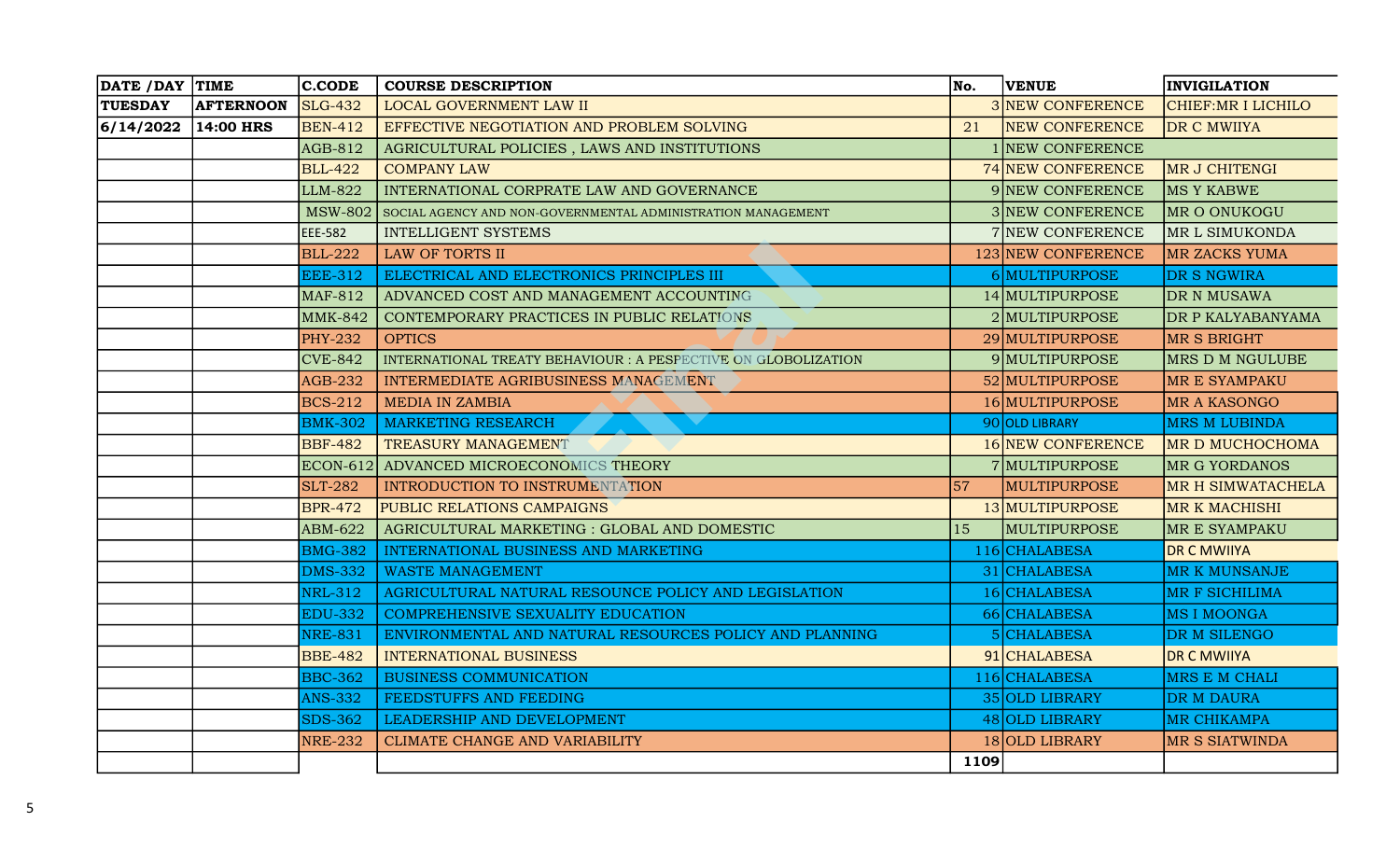| DATE / DAY TIME         | <b>C.CODE</b>   | <b>COURSE DESCRIPTION</b>                                           | No. | <b>VENUE</b>      | <b>INVIGILATION</b>   |
|-------------------------|-----------------|---------------------------------------------------------------------|-----|-------------------|-----------------------|
| <b>WEDNESDAYMORNING</b> | <b>SIR-252</b>  | INTRODUCTION TO FRENCH LANGUAGE II                                  |     | 18 MULTIPURPOSE   | CHIEF: MR K MUMBA     |
| $ 6/15/2022 08:45$ HRS  | <b>SIR-262</b>  | INTRODUCTION TO CHINESE LANGUAGE II                                 |     | 4 MULTIPURPOSE    | <b>MR WANG</b>        |
|                         | <b>NRL-232</b>  | SOIL FERTILITY AND PRODUCTIVITY                                     |     | 84 MULTIPURPOSE   | <b>DR P SIMFUKWE</b>  |
|                         | <b>CSC-5712</b> | DATA MINING AND MACHINE LEARNING TECNIQUES                          |     | 19 MULTIPURPOSE   | MR M MULENGA          |
|                         | <b>MSS-462</b>  | <b>BAYESIAN INFERENCES</b>                                          |     | 12 MULTIPURPOSE   | <b>MRSJERE</b>        |
|                         | <b>CHE-412</b>  | BIO-PROCESSES AND RESEARCH TECHNIQUES                               |     | 22 CHALABESA      | <b>MS E KABETA</b>    |
|                         | <b>PSY-242</b>  | SENSATION AND PERCEPTUAL ORGANIZATION                               |     | 4 MULTIPURPOSE    | MR G PHIRI            |
|                         | <b>BAF-322</b>  | <b>TAXATION</b>                                                     |     | 122 MULTIPURPOSE  | <b>MRPBLUNGU</b>      |
|                         | <b>SPA-312</b>  | COMPARATIVE PUBLIC ADMINISTRATION                                   |     | 60 OLD LIBRARY    | <b>MR M SIACHISA</b>  |
|                         | <b>CIE-522</b>  | DAM ENGINEERING                                                     |     | 18 OLD LIBRARY    | MR-C CHISHA           |
|                         | <b>ICT-282</b>  | <b>COMPUTER PROGRAMMMING</b>                                        |     | 4 OLD LIBRARY     | DR M MWENGE           |
|                         | <b>MDS-942</b>  | ENVIRONMENTAL SOCIOLOGY                                             |     | 31 NEW CONFERENCE | MR M MWALE            |
|                         | <b>LIR-372</b>  | OCCUPATIONAL HEALTH AND SAFETY                                      |     | 12 NEW CONFERENCE | MR F JEMBA            |
|                         | <b>MEE-552</b>  | <b>TURBO MACHINNES</b>                                              |     | 5 NEW CONFERENCE  | <b>MR T KUMWENDA</b>  |
|                         | <b>BMK-442</b>  | <b>EVENT MARKETING</b>                                              |     | 7 NEW CONFERENCE  | <b>MRS M LUBINDA</b>  |
|                         | <b>MSM-382</b>  | <b>NUMERICAL ANALYSIS</b>                                           |     | 8 NEW CONFERENCE  | <b>DR D MUKONDA</b>   |
|                         | <b>LIR-342</b>  | <b>COMPARATIVE TRADE UNIONISM</b>                                   |     | 25 NEW CONFERENCE | <b>MRS M SUSIKU</b>   |
|                         | <b>ICT-382</b>  | SOFTWARE ENGINEERING                                                |     | 69 NEW CONFERENCE | <b>DR M SIMFUKWE</b>  |
|                         | <b>MPA-832</b>  | RURAL AND URBAN DEVELOPMENT AND ADMINISTRATION                      |     | 20 NEW CONFERENCE | <b>MR A MWANSA</b>    |
|                         | ZLS-412         | SELECTED TOPIC PHONOLOGY, MORPHOLOGY AND SYNTAX IN ZAMBIAN LANGUAGE |     | 2 NEW CONFERENCE  | MR S ZIMBA            |
|                         | <b>RSE-412</b>  | AFRICAN INITIATED/INDPENDENT CHURCH                                 |     | 12 CHALABESA      | <b>MRS B M MWANSA</b> |
|                         | <b>CIE-362</b>  | ENGINEERING SURVEY AND GEO INFORMATIONS                             |     | 100 CHALABESA     | <b>MR A CHABALA</b>   |
|                         | <b>CHE-212</b>  | FUNDAMENTALS OF BIOCHEMESTRY                                        |     | 218 CHALABESA     | <b>MR DANY BANDA</b>  |
|                         | <b>BCS-312</b>  | <b>TV JOURNALISM</b>                                                |     | 12 FOYER          | DR P Kalyabanyama     |
|                         | <b>MAT-442</b>  | PRIMARY EDUCATION MATHEMATICS                                       |     | <b>4 FOYER</b>    | <b>MREMOYO</b>        |
|                         |                 |                                                                     |     |                   |                       |
|                         |                 |                                                                     |     |                   |                       |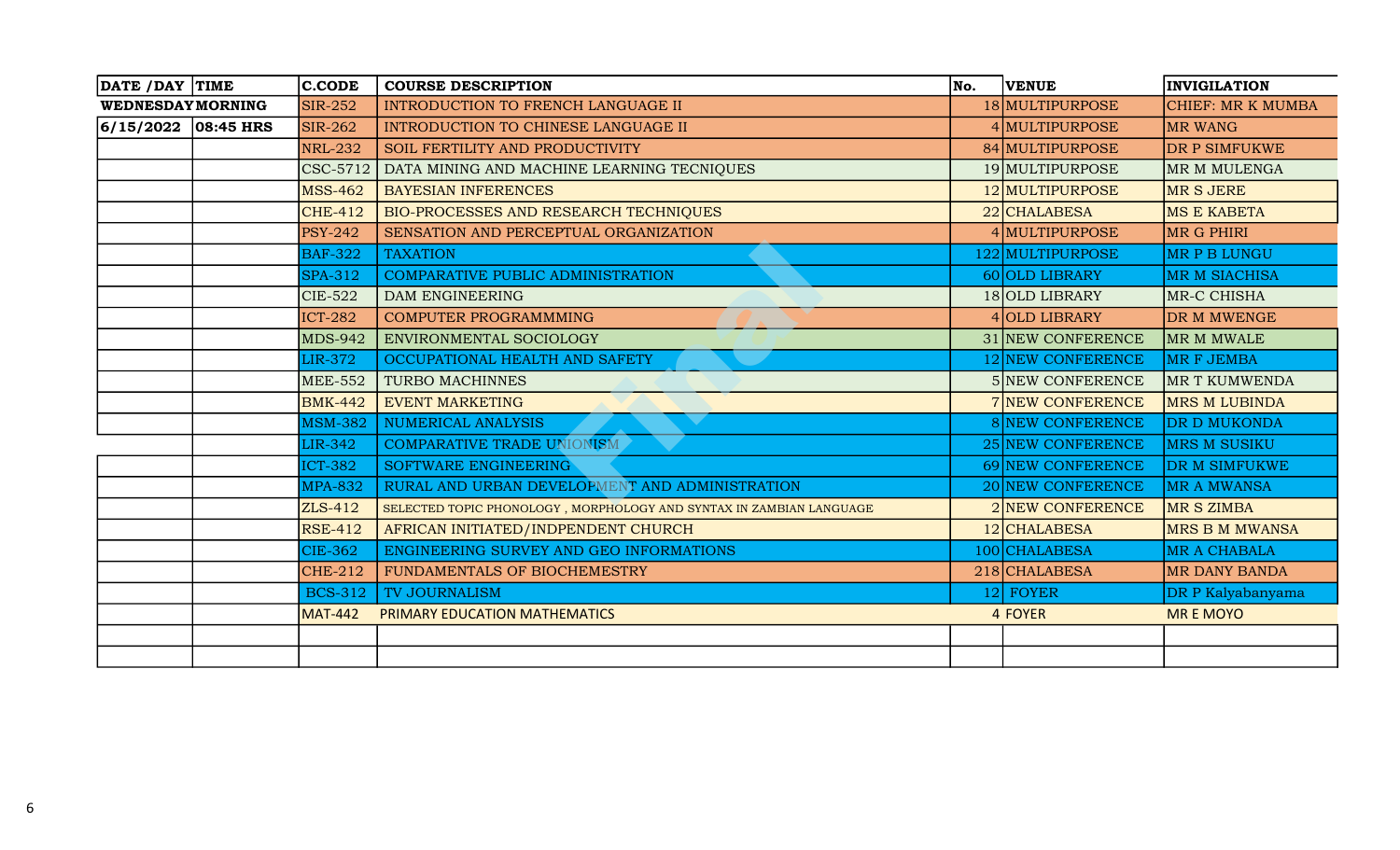| DATE / DAY TIME        |                           | $ $ C.CODE     | <b>COURSE DESCRIPTION</b>                                | No.            | <b>VENUE</b>     | <b>INVIGILATION</b>      |
|------------------------|---------------------------|----------------|----------------------------------------------------------|----------------|------------------|--------------------------|
|                        | <b>WEDNESDAYAFTERNOON</b> | <b>CVE-232</b> | EDUCATION FOR GENDER DEVELOPMENT                         |                | 6 MULTPURPOSE    | <b>CHIEF:DR F MUFUZI</b> |
| $ 6/15/2022 14:00$ HRS |                           | <b>ICT-392</b> | KNOWLEDGE MANAGEMENT                                     |                | 7 MULTPURPOSE    | <b>MR G MWESHI</b>       |
|                        |                           | <b>SSW-412</b> | SOCIAL POLICY ANALYSIS                                   |                | 13 MULTPURPOSE   | MR D J SICHONE           |
|                        |                           | <b>SIR-452</b> | FRENCH FOR DIPLOMACY AND DIPLOMATIC MISSION              |                | 23 MULTPURPOSE   | <b>MRL MBOMBO</b>        |
|                        |                           | <b>SIR-462</b> | <b>CHINESE LANGUAGE</b>                                  |                | 7 MULTPURPOSE    | <b>MR WANG</b>           |
|                        |                           | <b>AGC-422</b> | SEED PRODUCTION AND TECHNOLOGY                           |                | 26 MULTPURPOSE   | <b>MR N BBEBE</b>        |
|                        |                           | SSS-642        | COMMUNITY OF PRACTICE DYNAMICS                           |                | 4 MULTPURPOSE    | MR F LUNGO               |
|                        |                           | <b>SEC-222</b> | <b>INTERMEDIATE MACRO-ECONOMICS</b>                      |                | 256 MULTPURPOSE  | <b>MRD MAUZU</b>         |
|                        |                           | <b>BLL-332</b> | <b>LAND LAW</b>                                          |                | 114 CHALABESA    | MR J CHITENGI            |
|                        |                           | <b>BHR-412</b> | STRATEGIC HUMAN RESOURCES MANAGEMENT II                  |                | 33 CHALABESA     | <b>MRL CHISANGA</b>      |
|                        |                           | <b>AGB-442</b> | AGRICULTURE AND AGRIBUSINESS POLICIES                    |                | 55 CHALABESA     | <b>MRILICHILO</b>        |
|                        |                           | <b>NRL-412</b> | DESIGN AND MANAGEMENT OF IRRIGATION & DRAINAGE MANGEMENT |                | <b>CHALABESA</b> | MR J T MWALE             |
|                        |                           | <b>MEE-312</b> | <b>THERMODYNAMICS</b>                                    |                | 24 CHALABESA     | MR C NSOFU               |
|                        |                           | <b>EEE-492</b> | <b>CONTROL SYSTEMS I</b>                                 |                | 164 CHALABESA    | <b>MRL SIMUKONDA</b>     |
|                        |                           | <b>MEE-432</b> | <b>CONTROL ENGINEERING</b>                               |                | 14 CHALABESA     | <b>MR M LWEENDO</b>      |
|                        |                           | MIR-842        | AFRICA AND WORLD POLITICS                                |                | 5 CHALABESA      | <b>MR K MATOBA</b>       |
|                        |                           | <b>DMS-222</b> | ENVIRONMENTAL GEOLOGY                                    |                | $18$ FOYER       | <b>MR F SICHILIMA</b>    |
|                        |                           | <b>NRE-412</b> | <b>CLIMATE SERVICES DELIVERY</b>                         |                | $1$ FOYER        | <b>MR A DAKA</b>         |
|                        |                           | <b>SEC-372</b> | <b>ECONOMICS OF EDUCATION</b>                            |                | $4$ FOYER        | <b>MRD MAUZU</b>         |
|                        |                           | <b>BHR-212</b> | HUMAN RESOURCE MANAGEMENT                                |                | $71$ FOYER       | <b>MR C MAYONDI</b>      |
|                        |                           | <b>NRL-832</b> | NATURAL RESOURCE RISKS                                   |                | $2$ FOYER        | DR P SIMFUKWE            |
|                        |                           | <b>ICT-222</b> | <b>OPERATING SYSTEMS</b>                                 |                | $91 $ ROOM G51   | CHIEF: DR A ZIMBA        |
|                        |                           | <b>GEO-222</b> | <b>CLIMATOLOGY</b>                                       |                | SSS.C.1          | <b>MR G CHILINGA</b>     |
|                        |                           | <b>ICT-472</b> | <b>E-COMMERCE</b>                                        |                | $21$ SSS.C.1     | <b>MR B HALUBANZA</b>    |
|                        |                           | <b>NRE-862</b> | INTEGRATED ECOSYSTEM ASSESSMENT                          | $\overline{4}$ | SSS.C.1          | DR C CHOMBA              |
|                        |                           | ZLS-222        | ORAL LITERATURE-POETRY IN ZAMBIA LANGUAGES               |                | $3$ SSS.C.1      | <b>MRS MAZIMBA</b>       |
|                        |                           | <b>MAF-832</b> | FINACIAL STATEMENT ANALYSIS                              |                | $14$ SSS.C.1     | MR D MUCHOCHOMA          |
|                        |                           | <b>BCS-442</b> | <b>MEDIA CAMPAIGNS</b>                                   |                | $4$ SSS.C.1      | DR P KALYABANYAMA        |
|                        |                           | <b>PSY-322</b> | STATISTICAL METHODS IN PSYCHOLOGY                        |                | 6 NEW CONFERENCE | <b>MR V CHIKAMPA</b>     |
|                        |                           |                |                                                          | 994            |                  |                          |
|                        |                           |                |                                                          |                |                  |                          |
|                        |                           |                |                                                          |                |                  |                          |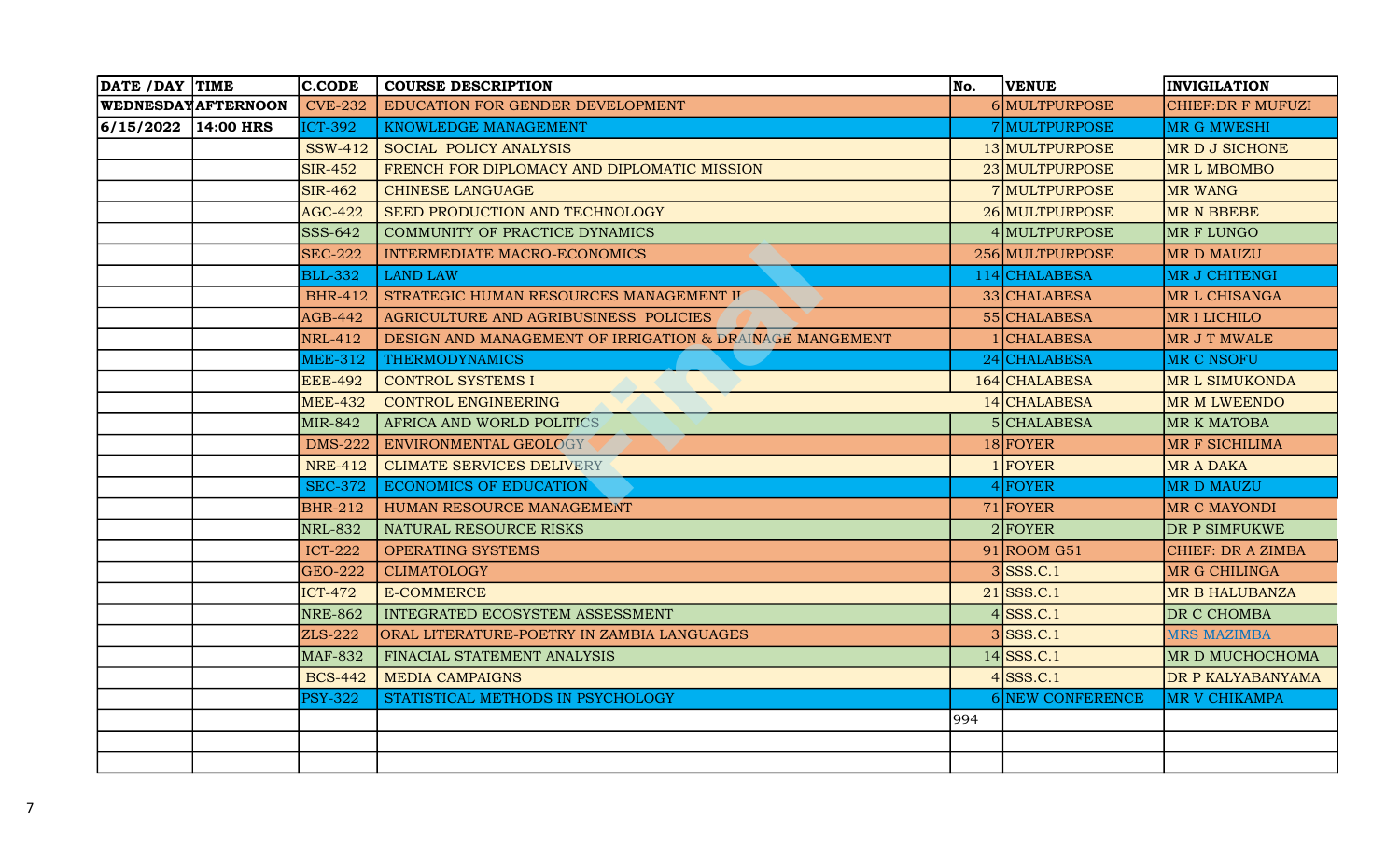| DATE / DAY TIME        |                           | $ $ C.CODE     | <b>COURSE DESCRIPTION</b>                                    | No. | <b>VENUE</b>       | <b>INVIGILATION</b>        |
|------------------------|---------------------------|----------------|--------------------------------------------------------------|-----|--------------------|----------------------------|
|                        | <b>WEDNESDAYAFTERNOON</b> | <b>BMK-392</b> | <b>TOURISM MARKETING</b>                                     |     | $9$ SSS.A.1        | <b>CHIEF:MRS M LUBINDA</b> |
| $ 6/15/2022 14:00$ HRS |                           | $CIE-472$      | <b>HYDROLOGY</b>                                             |     | $32$ SSS.A.1       | MR M LWEENDO               |
|                        |                           | <b>BIO-442</b> | <b>FOOD MICROBIOLOGY</b>                                     |     | $21$ SSS.A.1       | <b>MR DERICK BANDA</b>     |
|                        |                           | <b>CHE-412</b> | <b>BIO-PROCESSES AND TECHNIQUES</b>                          |     | $22$ SSS.A.1       | <b>MS A MBOZI</b>          |
|                        |                           | <b>EEE-592</b> | SYSTEMS MODELLING AND DESIGN                                 |     | $7$ SSS.A.1        | MR C KABANDA               |
|                        |                           | <b>SEC-442</b> | <b>TOURISM ECONOMICS</b>                                     |     | SSS.A.1            | <b>CHIEF: MR C MWAANGA</b> |
|                        |                           | <b>DEM-332</b> | RESEARCH METHODS AND ETHICS I                                |     | $2$ SSS.A.1        | <b>MR J MULENGA</b>        |
|                        |                           | <b>SIR-382</b> | AFRICAN POLITICAL THOUGHT                                    |     | $89$ SSS.B.1       | <b>MR K MATOBA</b>         |
|                        |                           | <b>NRE-212</b> | AGROCLIMATOLOGY AND MODELING                                 |     | $21$ SSS.B.1       | MR S SIATWIINDA            |
|                        |                           | <b>MEE-242</b> | MECHANICAL ENGINEERING METERIALS                             |     | $27$ SSS.B.1       | DR A HAMWEENDO             |
|                        |                           | <b>BPR-342</b> | PUBLIC SPEAKING                                              |     | $15$ SSS.B.1       | MR A KASONGO               |
|                        |                           |                | PMM-5722 ENGINEERING PROJECT IMPLEMENTATION                  |     | 8 OLD LIBRARY      | <b>MR C MWAANGA</b>        |
|                        |                           | <b>BCS-252</b> | <b>MEDIA AND IDENTITY</b>                                    |     | 18 OLD LIBRARY     | MRS E M CHALI              |
|                        |                           | <b>MHR-822</b> | COLLECTIVE BARGAINING & THE LEGAL FRAME WORK                 |     | 18 OLD LIBRARY     | MR C KASONDE               |
|                        |                           | <b>CUS-812</b> | <b>COMPREHENSIVE CURRICULUM EVALUATION</b>                   |     | 2 OLD LIBRARY      | DR R KABETA                |
|                        |                           | <b>EEE-552</b> | CIRCUIT AND PACKET SWITCHING                                 |     | 2 OLD LIBRARY      | MR L SITOLOMS              |
|                        |                           | <b>SLT-312</b> | RADIOCHEMICAL MEASUREMENT TECHNIQUES                         |     | 18 OLD LIBRARY     | <b>MR J DAKA</b>           |
|                        |                           |                | ECON-682 AGRICULTURAL ECONOMICS                              |     | 6 OLD LIBRARY      | MR J MULENGA               |
|                        |                           | <b>CHE-422</b> | FOOD, AGRO-CHEMICALS, PHARMACEUTICALS AND DETERGENT ANALYSES |     | 7 OLD LIBRARY      | <b>MR Z TEMBO</b>          |
|                        |                           | <b>AGC-832</b> | <b>SEED SYSTEMS</b>                                          |     | 12 OLD LIBRARY     | MR N BBEBE                 |
|                        |                           | <b>AGB-332</b> | MANAGEMENT OF FARM ENTERPRISES                               |     | 122 OLD LIBRARY    | <b>MRILICHILO</b>          |
|                        |                           | <b>HIS-402</b> | ECONOMIC HIST. OF CENT. AFRICA FROM 1900 TO THE PRESENT      |     | 5 OLD LIBRARY      | MRS M M MAZIMBA            |
|                        |                           | LIR-252        | <b>BUSINESS LAW II</b>                                       |     | 231 NEW CONFERENCE | MR J CHITENGI              |
|                        |                           | <b>SSW-212</b> | <b>RURAL SOCIOLOGY</b>                                       |     | 189 NEW CONFERENCE | <b>MR F LUNGO</b>          |
|                        |                           |                |                                                              | 884 |                    |                            |
|                        |                           |                |                                                              |     |                    |                            |
|                        |                           |                |                                                              |     |                    |                            |
|                        |                           |                |                                                              |     |                    |                            |
|                        |                           |                |                                                              |     |                    |                            |
|                        |                           |                |                                                              |     |                    |                            |
|                        |                           |                |                                                              |     |                    |                            |
|                        |                           |                |                                                              |     |                    |                            |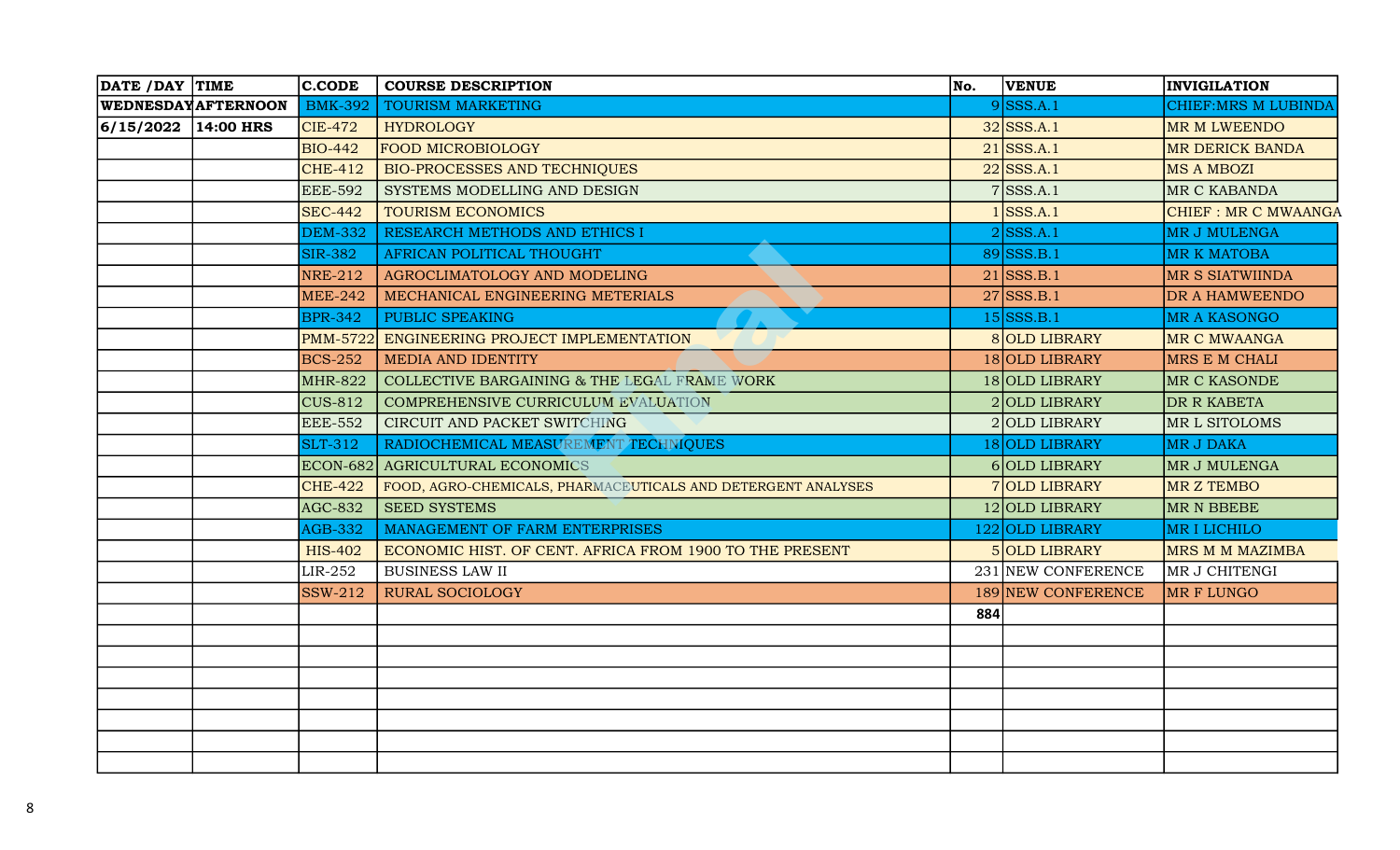| DATE / DAY       | <b>TIME</b>  | <b>C.CODE</b>  | <b>COURSE DESCRIPTION</b>                   | No.            | <b>VENUE</b>             | <b>INVIGILATION</b>  |
|------------------|--------------|----------------|---------------------------------------------|----------------|--------------------------|----------------------|
| THURSDAY MORNING |              | <b>PSM-422</b> | SUPPLY CHAIN MANAGEMENT                     | 22             | ROOM G51                 | CHIEF: MR C MWAANGA  |
| 6/16/2022        | $ 08:45$ HRS | <b>SLG-412</b> | STRATEGIC MANAGEMENT                        | $\overline{4}$ | ROOM G51                 | <b>MS S S MULIMA</b> |
|                  |              | <b>SPA-412</b> | STRATEGIC MANAGEMENT                        | 39             | <b>ROOM G51</b>          | MS S S MULIMA        |
|                  |              | <b>BAC-442</b> | <b>ACCOUNTING INFORMATION SYSTEMS</b>       | 96             | MULTTIPURPOSE            | <b>MR W MUSHALA</b>  |
|                  |              | <b>SEC-212</b> | HISTORY OF ECONOMIC THOUGHT                 | 67             | MULTTIPURPOSE            | MRS C REINKE         |
|                  |              | <b>SIR-322</b> | INTERNATIONAL ECONOMIC RELATIONS            | 24             | <b>FOYER</b>             | <b>MR B MATAKA</b>   |
|                  |              | <b>DMS-322</b> | WILDLIFE MANAGEMENT TECHNIQUES              | -16            | <b>MULTTIPURPOSE</b>     | DR C CHOMBA          |
|                  |              | <b>BIO-342</b> | <b>VIROLOGY</b>                             | 72             | MULTTIPURPOSE            | <b>MS M SIANKUKU</b> |
|                  |              | <b>SSW-222</b> | COMMUNITY DEVELOPMENT                       | 51             | MULTTIPURPOSE            | <b>MR S MPOHA</b>    |
|                  |              | MBA-912        | LEADERSHIP AND CHANGE MANAGEMENT            | 37             | <b>OLD LIBRARY</b>       |                      |
|                  |              | ABM-632        | AGRIBUSINESS FINANCE AND RISK MANAGEMENT    | 15             | <b>OLD LIBRARY</b>       | MR D MUCHOCHOMA      |
|                  |              | <b>NRE-812</b> | BIODIVERSITY AND ENVIRONMENT                | $\mathbf{1}$   | <b>OLD LIBRARY</b>       | DR C CHOMBA          |
|                  |              | <b>MSW-812</b> | DEVELOPMENTAL SOCIAL WELFARE                | $5\phantom{.}$ | <b>OLD LIBRARY</b>       | <b>MRS K KAFULA</b>  |
|                  |              | <b>EGM-222</b> | ENGINEERING DRAWING II (CAD)                | 44             | <b>OLD COMPUTER LAB.</b> | DR A HAMWEENDO       |
|                  |              | <b>CIE-222</b> | CIVIL ENGINEERING DRAWING                   | 138            | <b>CHALABESA</b>         | MR A. CHISHA         |
|                  |              | <b>EGM-262</b> | DRAWINGS AND GRAPHICS                       | 62             | <b>CHALABESA</b>         | <b>DR NGWIRA</b>     |
|                  |              | <b>BCS-222</b> | <b>BROADCASTING SKILLS</b>                  | <b>16</b>      | <b>CHALABESA</b>         | DR P KALYABANYAMA    |
|                  |              | LIN-842        | LANGUAGES AND GENDER                        | 8              | <b>CHALABESA</b>         | MS I MOONGA          |
|                  |              | <b>PHY-242</b> | PHYSICS OF THE ATOM                         | 27             | <b>CHALABESA</b>         | MR D C CHILUKUSHA    |
|                  |              | <b>SIR-432</b> | <b>DIPLOMACY</b>                            | 46             | FOYER                    | <b>MR B MATAKA</b>   |
|                  |              | <b>ICT-462</b> | HUMAN-COMPUTER INTERACTION                  | 43             | <b>CHALABESA</b>         | MR B HALUBANZA       |
|                  |              | <b>BMG-482</b> | SMALL BUSINESS MANAGEMENT                   | 14             | <b>CHALABESA</b>         | MR S CHIBANGULA      |
|                  |              | <b>SEC-452</b> | <b>HEALTH ECONOMICS</b>                     | 43             | <b>CHALABESA</b>         | <b>MRS C REINKE</b>  |
|                  |              | $LIT-412$      | MODERNIST/POST MODERNIST LITERATURE         | 13             | <b>CHALABESA</b>         | DR M SILUONDE        |
|                  |              | <b>SDS-422</b> | AFRICAN DEVLOPMENT STRATEGIES               | 31             | <b>NEW CONFERENCE</b>    | MR O ONUKOGU         |
|                  |              | <b>BPR-312</b> | <b>CUSTOMER RELATIONS</b>                   | -15            | <b>NEW CONFERENCE</b>    | <b>MRS M LUBINDA</b> |
|                  |              | <b>MSM-232</b> | <b>REAL ANALYSIS</b>                        | 21             | <b>NEW CONFERENCE</b>    | MR L MATINDIH        |
|                  |              | <b>MBE-862</b> | NEW VENTURE PLANNING                        | 8              | <b>NEW CONFERENCE</b>    | MR M SIAME           |
|                  |              | <b>LIR-462</b> | INTERNATIONAL LABOUR LAW & DOMESTICS LAW II | 75             | <b>NEW CONFERENCE</b>    | MR C KASONDE         |
|                  |              | LIT-332        | <b>AFRICAN PROSE FICTION</b>                |                | 9 NEW CONFERENCE         | DR SILUONDE          |
|                  |              |                |                                             | 1062           |                          |                      |
|                  |              |                |                                             |                |                          |                      |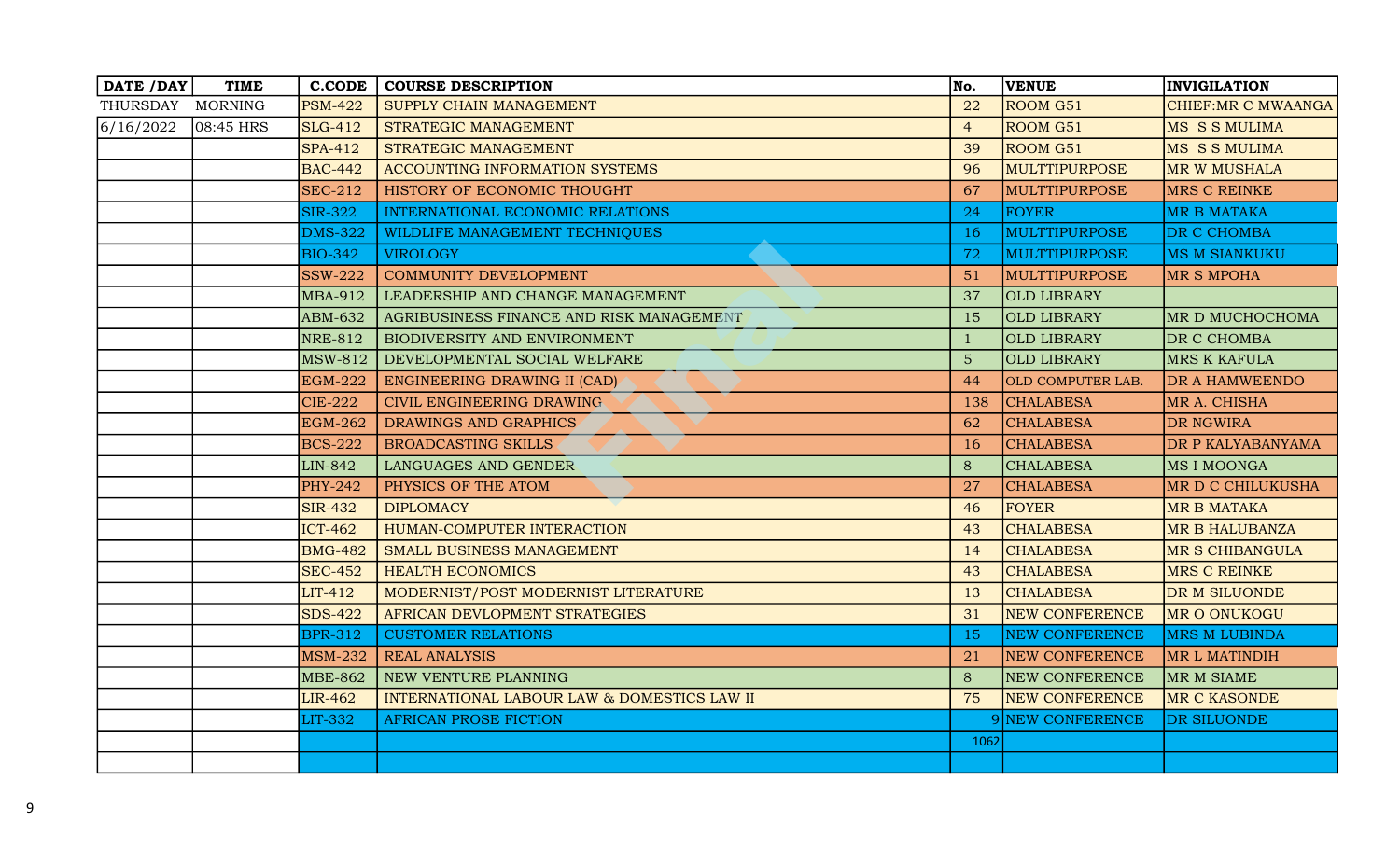| DATE / DAY TIME |                  | <b>C.CODE</b>  | <b>COURSE DESCRIPTION</b>                                       | No. | <b>VENUE</b>       | <b>INVIGILATION</b>    |
|-----------------|------------------|----------------|-----------------------------------------------------------------|-----|--------------------|------------------------|
| THURSDAY        | <b>AFTERNOON</b> | <b>SSW-322</b> | HUMAN SERVICES MANAGEMENT                                       |     | 59 NEW CONFERENCE  | CHIEF; MR S MPOHA      |
| 6/16/2022       | 14:00 HRS        | <b>CVE-832</b> | FOREGN RELATIONS AND NATIONAL SECURITY LAW                      |     | 9 NEW CONFERENCE   | MRS D M NGULUBE        |
|                 |                  | <b>MEA-812</b> | MANAGING PUBLIC EXAMINATIONS                                    |     | 2 NEW CONFERENCE   | DR C KOMBE             |
|                 |                  | EAL-812        | CONTEMPORARY ISSUES IN EDUCATIONAL MGT & LEADERSHIP             |     | 5 NEW CONFERENCE   | <b>DR KABETA</b>       |
|                 |                  | <b>BBF-222</b> | <b>BANKING LAW</b>                                              |     | 68 NEW CONFERENCE  | MRS K SIMFUKWE         |
|                 |                  | LLM-832        | CONTEMPORARY INTELLECTUAL PROPERTY LAW AND PRACTICE             |     | 10 NEW CONFERENCE  | <b>MR C KASONDE</b>    |
|                 |                  | <b>MLE-812</b> | NON-STANDARD FORMS OF EMPLOY. RELATIONSHIPS (CASE LAW PRACTICE) |     | 6 NEW CONFERENCE   | MR C KASONDE           |
|                 |                  | <b>PSY-222</b> | PERSONALITY THEORY                                              |     | 5 NEW CONFERENCE   | MR G PHIRI             |
|                 |                  |                | PMM-5112 ICT-IN PROJECT MGT. AND BUILDING INFOR. MODELLING      |     | 8 CHALABESA        | DR M SIMFUKWE          |
|                 |                  | <b>EEE-572</b> | <b>ROBOTICS</b>                                                 |     | 3 CHALABESA        | MR L SIMUKONDA         |
|                 |                  | <b>MAF-822</b> | ADVANCED THEORY OF INVESTMENT                                   |     | 15 CHALABESA       | DR N MUSAWA            |
|                 |                  | <b>MBA-812</b> | HUMAN RESOURCE IN MGT/ORGANISATIONAL BEHAVIOUR                  |     | 27 CHALABESA       | MR C MWIIYA            |
|                 |                  | <b>EEE-432</b> | <b>EMBEDDED SYSTEMS II</b>                                      |     | 50 CHALABESA       | MR C KABANDA           |
|                 |                  | PHY-642        | COMPUTATIONAL PHYSICS AND MODELLING                             |     | 2 CHALABESA        | MR N CHANKA            |
|                 |                  | <b>CIE-422</b> | ENGINEERING, MANAGEMENT AND SOCIETY III                         |     | 50 CHALABESA       | <b>MR MASHEKA</b>      |
|                 |                  | <b>MSM-812</b> | BAYESIAN DATA ANALYSIS                                          |     | 1 CHALABESA        | <b>MREMOYO</b>         |
|                 |                  | <b>FRL-322</b> | FRENCH LITERATURE                                               |     | <b>CHALABESA</b>   | <b>DR KAIRA</b>        |
|                 |                  | <b>EEE-572</b> | <b>INTELLIGENT SYSTEMS</b>                                      |     | 3 CHALABESA        | MR M LWEENDO           |
|                 |                  | <b>CHE-352</b> | POLYFUNCTIONAL COMP.REARRANGEMENTS AND ORGANIC SYNTHESIS        |     | 23 CHALABESA       | MR Z TEMBO             |
|                 |                  | <b>HIS-842</b> | SELECTED TOPICS IN THE HISTOGRAPHY OF EUROP. HISTORY II.        |     | $2$ CHALABESA      | DR F MUFUZI            |
|                 |                  | <b>BEC-432</b> | PUBLIC FINANCE                                                  |     | 77 MULTTIPURPOSE   | <b>MRD MAUZU</b>       |
|                 |                  | <b>SEC-332</b> | PUBLIC FINANCE                                                  |     | 100 MULTTIPURPOSE  | <b>MRD MAUZU</b>       |
|                 |                  | <b>BAF-212</b> | FINANCIAL ACCOUNTING                                            |     | 104 MULTTIPURPOSE  | DR N MUSAWA            |
|                 |                  | <b>SLT-332</b> | ANIMAL CELL AND TISSUE CULYURE TECHNOLOGY                       |     | 6 MULTTIPURPOSE    | DR A KALIRIJAN         |
|                 |                  | <b>AGB-222</b> | INTRODUCTION TO AGRICULTURAL ECONOMICS                          |     | 154 OLD LIBRARY    | <b>MR J MUTAMBO</b>    |
|                 |                  | <b>AGC-842</b> | INTEGRATED PEST MANAGEMENT                                      |     | 12 OLD LIBRARY     | DR W MPHANDE           |
|                 |                  | <b>CVE-472</b> | THEMES IN DEVELOPMENT ATUDIES                                   | 12  | <b>OLD LIBRARY</b> | <b>MRS M MAZIMBA</b>   |
|                 |                  | <b>BBE-362</b> | <b>INNOVATION CREATIVITY &amp; ENTREPRENEURSHIP</b>             | 92  | ROOM G 48          | <b>MR S CHIBANGULA</b> |
|                 |                  |                |                                                                 | 906 |                    |                        |
|                 |                  |                |                                                                 |     |                    |                        |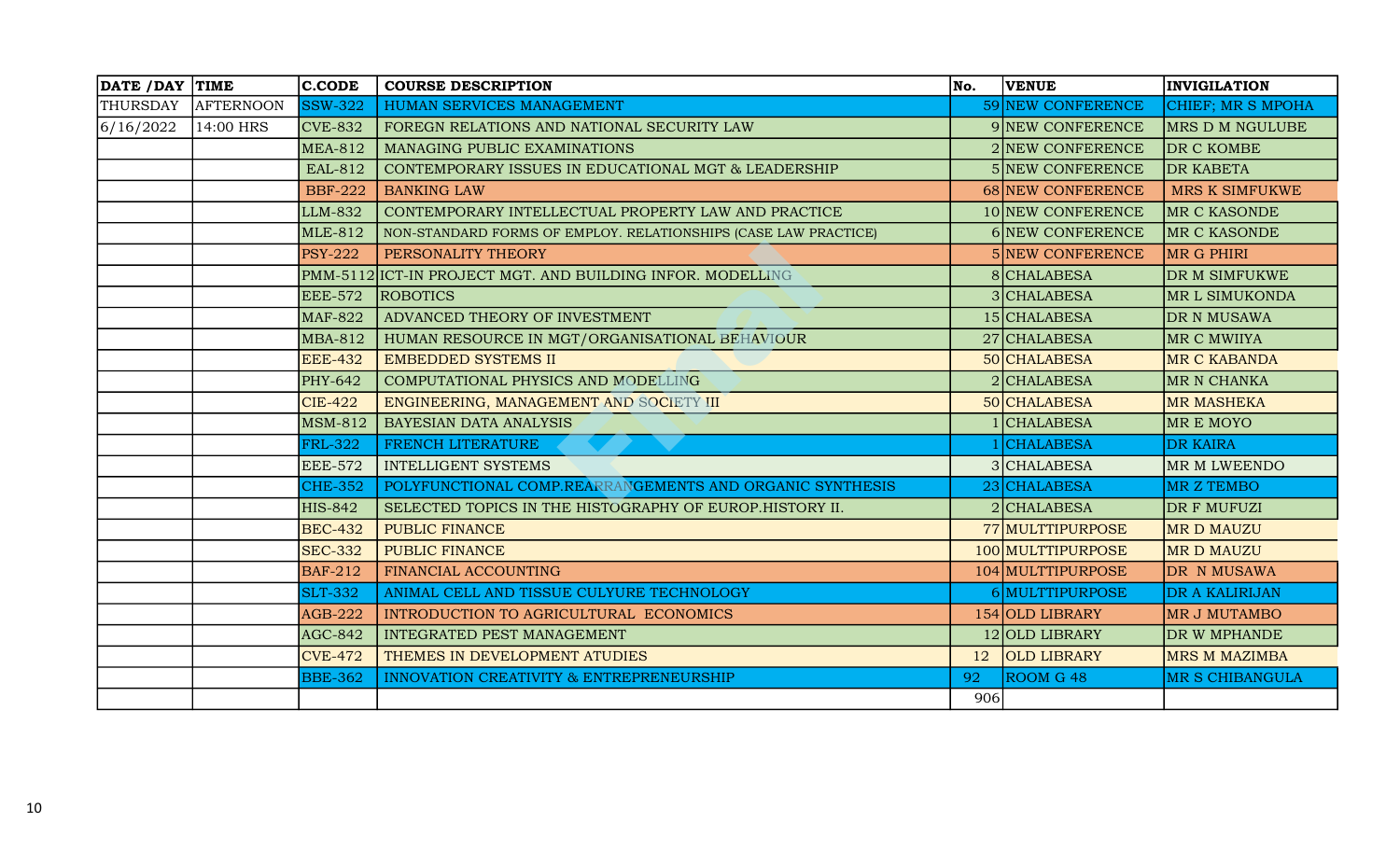| DATE / DAY   TIME |                | $ $ C.CODE      | <b>COURSE DESCRIPTION</b>                         | No. | <b>VENUE</b>            | <b>INVIGILATION</b>     |
|-------------------|----------------|-----------------|---------------------------------------------------|-----|-------------------------|-------------------------|
| <b>FRIDAY</b>     | <b>MORNING</b> |                 | MSM-582 NUMERICAL METHODS FOR PARTAL DIFFERENTIAL |     | <b>CHALABESA</b>        | CHIEF; DR C KASUMO      |
| 6/17/2022         | $ 08:45$ HRS   | <b>BLL-442</b>  | JURISPRUDENCE AND LEGAL THEORY                    |     | 132 CHALABESA           | MR J CHITENGI           |
|                   |                | <b>SEC-322</b>  | <b>ECONOMETRICS II</b>                            |     | 105 CHALABESA           | <b>MR J MULENGA</b>     |
|                   |                | <b>MMK-832</b>  | INTERNATIONAL MARKETING                           |     | 2 CHALABESA             | PRO. C TEMBO            |
|                   |                |                 | CSC-5612 SOFTWARE TESTING AND QUALITY ASSURANCE   |     | 7 CHALABESA             | MR M MULENGA            |
|                   |                | <b>MSS-432</b>  | <b>GENERALIZED LINEAR MODELS</b>                  |     | <b>CHALABESA</b>        | <b>MR P MUSONDA</b>     |
|                   |                | <b>PSM-322</b>  | SOURCING IN PROCUREMENT AND SUPPLY                |     | 36 CHALABESA            | MR L MONDE              |
|                   |                | <b>BIO-212</b>  | FUNDAMENTALS OF ECOLOGY                           |     | $110$ FOYER             | <b>MR DERRICK BANDA</b> |
|                   |                | <b>BEN-452</b>  | ORGANISATIONAL LEARNING                           |     | 12 MULTTIPURPOSE        | <b>MR S CHIBANGULA</b>  |
|                   |                | ICD-5042        | STATISTICS FOR DATA SCIENCE                       |     | 3 MULTTIPURPOSE         | MR G MWESHI             |
|                   |                | <b>BLL-352</b>  | <b>LAW OF TAXATION</b>                            |     | 119 MULTTIPURPOSE       | MR J J JEMBA            |
|                   |                | MIT-5802        | ADVANCED ICT PROJECT MANGEMENT                    |     | 8 MULTTIPURPOSE         | DR M SIMFUKWE           |
|                   |                | <b>MIR-822</b>  | <b>GLOBAL GOVERNANCE</b>                          |     | 15 MULTTIPURPOSE        | <b>MR B MATAKA</b>      |
|                   |                | <b>NRL-222</b>  | GEOMORPHOLOGY AND HYDROLOGY                       |     | 31 MULTTIPURPOSE        | MR. S. SIATWIINDA       |
|                   |                | <b>MEE-332</b>  | MECHANICS OF MATERIALS                            |     | 14 MULTTIPURPOSE        | DR A HAMWEENDO          |
|                   |                | <b>BHR-332</b>  | ORGANISATION DEVELOPMENT II                       |     | 90 OLD LIBRARY          | <b>MRS M SUSIKU</b>     |
|                   |                | <b>ICT-262</b>  | INTERMEDIATE JAVA PROGRAMMING                     |     | 92 OLD LIBRARY          | <b>MS V CHAMA</b>       |
|                   |                | <b>CHE-252</b>  | FUCTIONAL GROUPS AND ARENE CHEMESTRY              |     | 93 NEW CONFERENCE       | <b>DR F KAYAMBA</b>     |
|                   |                | <b>MBE-812</b>  | SOCIAL ENTERPRISE AND ENTREPRENEURSHIP            |     | 8 NEW CONFERENCE        | MR M SIAME              |
|                   |                | <b>MSM-212</b>  | DIFFERENTIAL EQUATIONS                            |     | 63 NEW CONFERENCE       | DR C KASUMO             |
|                   |                | <b>BPR-432</b>  | FINDING CONTENT IN REPORTAGE                      |     | 13 NEW CONFERENCE       | <b>MR A KASONGO</b>     |
|                   |                | LIT-812         | ZAMBIA LITERATURE AND SOCIETY                     |     | 4 NEW CONFERENCE        | DR SILUONDE             |
|                   |                | <b>ECON-642</b> | ADVANCED APPIED ECONOMETRICS                      |     | <b>6 NEW CONFERENCE</b> | MR J MULENGA            |
|                   |                | <b>CHE-342</b>  | ORGANOMETALLICS AND REACTION MECHANISMS           |     | 4 NEW CONFERENCE        | <b>MR D KASOMPO</b>     |
|                   |                | <b>BBF-352</b>  | CENTRAL BANKING AND MONETARY POLICY               |     | 15 NEW CONFERENCE       | MR D MUCHOCHOMA         |
|                   |                | <b>BCS-432</b>  | <b>DESIGN AND GRAPHICS</b>                        |     | 4 BROADCASTING ROOM     | MR K MACHISHI           |
|                   |                | <b>PSY-312</b>  | PSYCHOLOGICAL TESTING                             |     | <b>6 NEW CONFERENCE</b> | MR V CHIKAMPA           |
|                   |                | <b>HIS-422</b>  | HISTORY OF EUROPE FROM 1914 TO THE PRESENT        | 3   | <b>CHALABESA</b>        | <b>DR MUFUZI</b>        |
|                   |                |                 |                                                   |     |                         |                         |
|                   |                |                 |                                                   |     |                         |                         |
|                   |                |                 |                                                   |     |                         |                         |
|                   |                |                 |                                                   |     |                         |                         |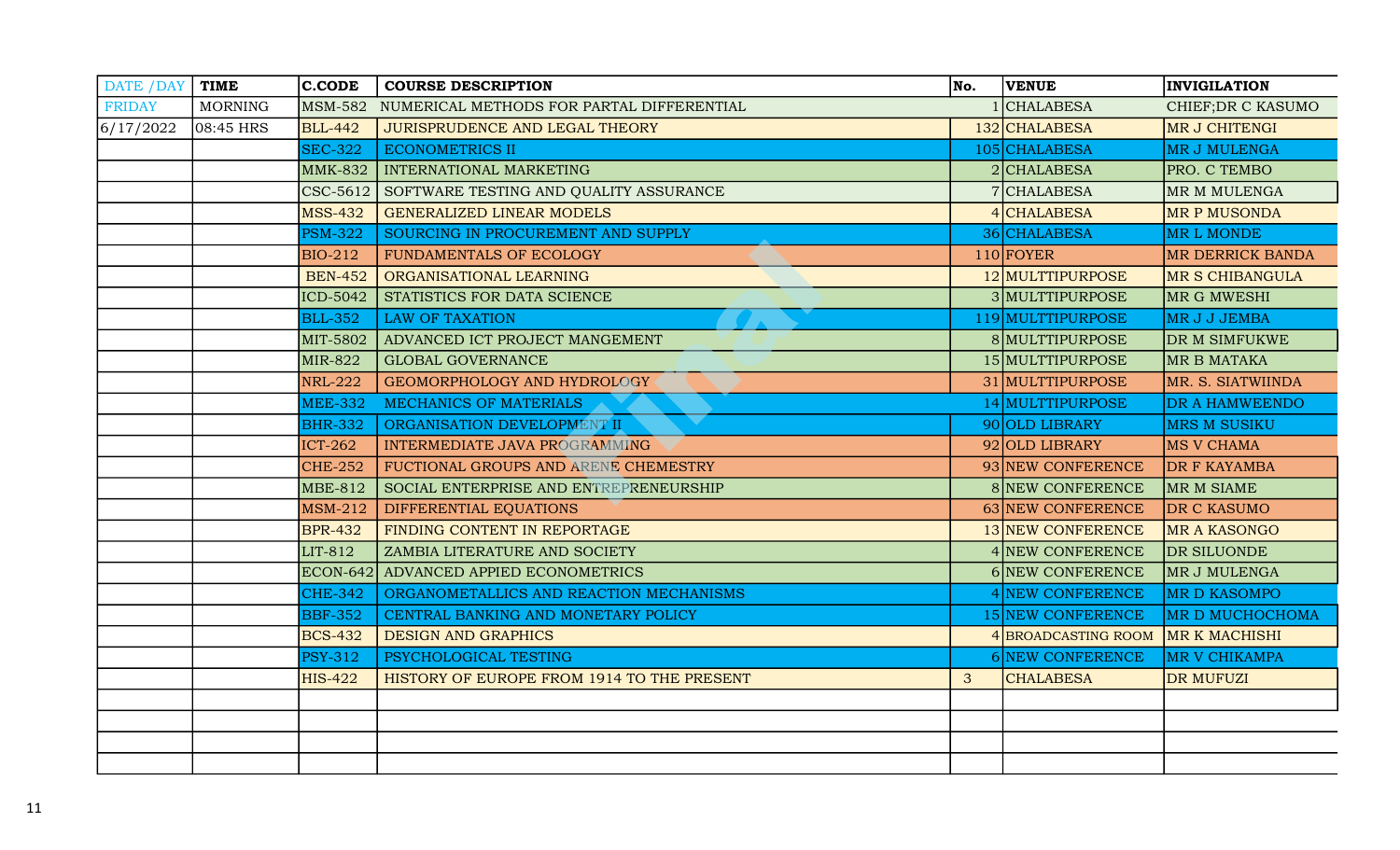| <b>FRIDAY</b><br>6/17/2022 |                | $ $ C.CODE     | <b>COURSE DESCRIPTION</b>                    | No. | <b>VENUE</b> | <b>INVIGILATION</b>    |
|----------------------------|----------------|----------------|----------------------------------------------|-----|--------------|------------------------|
|                            | <b>MORNING</b> | <b>PHY-452</b> | <b>SOLID STATE PHYSICS II</b>                |     | $6$ SSS.A.1  | CHIEF: MR SHUPE SIAME  |
|                            | $ 08:45$ HRS   | <b>EEE-412</b> | PROCESS DYNAMICS OPERATIONS AND CONTROL      |     | $7$ SSS.A.1  | DR A HAMWEENDO         |
|                            |                | <b>MLE-842</b> | INTERNATIONAL LABOUR LAW AND DOMESTIC COURTS |     | $6$ SSS.A.1  | MR C KASONDE           |
|                            |                | <b>ENG-352</b> | SEMANTICS AND PRAGMATICS                     |     | $13$ SSS.A.1 | MR K C NGULUBE         |
|                            |                | <b>BIO-322</b> | <b>GENETICS</b>                              |     | $72$ SSS.A.1 | <b>MS M SIANKUKU</b>   |
|                            |                | <b>MCS-942</b> | CLIMATE CHANGE AND SOCIAL JUSTICE            |     | $31$ SSS.B.1 | MR C MAYONDI           |
|                            |                | <b>AGB-432</b> | STRATEGIC AGRIBUSINESS MANAGEMENT            |     | $53$ SSS.B.1 | MR E SYAMPAKU          |
|                            |                | <b>MSW-892</b> | <b>SOCIAL POLICY ANALYSIS</b>                |     | $9$ SSS.B.1  | MR J D SICHONE         |
|                            |                | NRL-842        | SUSTAINABLE LAND MANAGEMENT                  |     | $15$ SSS.B.1 | DR P SIMFUKWE          |
|                            |                | <b>BBE-452</b> | ORGANISATIONAL LEARNING                      |     | $60$ SSS.C.1 | <b>MR S CHIBANGULA</b> |
|                            |                | <b>BAF-422</b> | <b>AUDITING II</b>                           |     | 85 SSS.C.1   | DR N MUSAWA            |
|                            |                | <b>MHR-812</b> | HUMAN RESOURCE IN PUBLIC SECTOR              |     | $14$ SSS.C.1 | MRS M M SUSIKU         |
|                            |                |                |                                              |     |              |                        |
|                            |                |                |                                              |     |              |                        |
|                            |                |                |                                              |     |              |                        |
|                            |                |                |                                              |     |              |                        |
|                            |                |                |                                              |     |              |                        |
|                            |                |                |                                              |     |              |                        |
|                            |                |                |                                              |     |              |                        |
|                            |                |                |                                              |     |              |                        |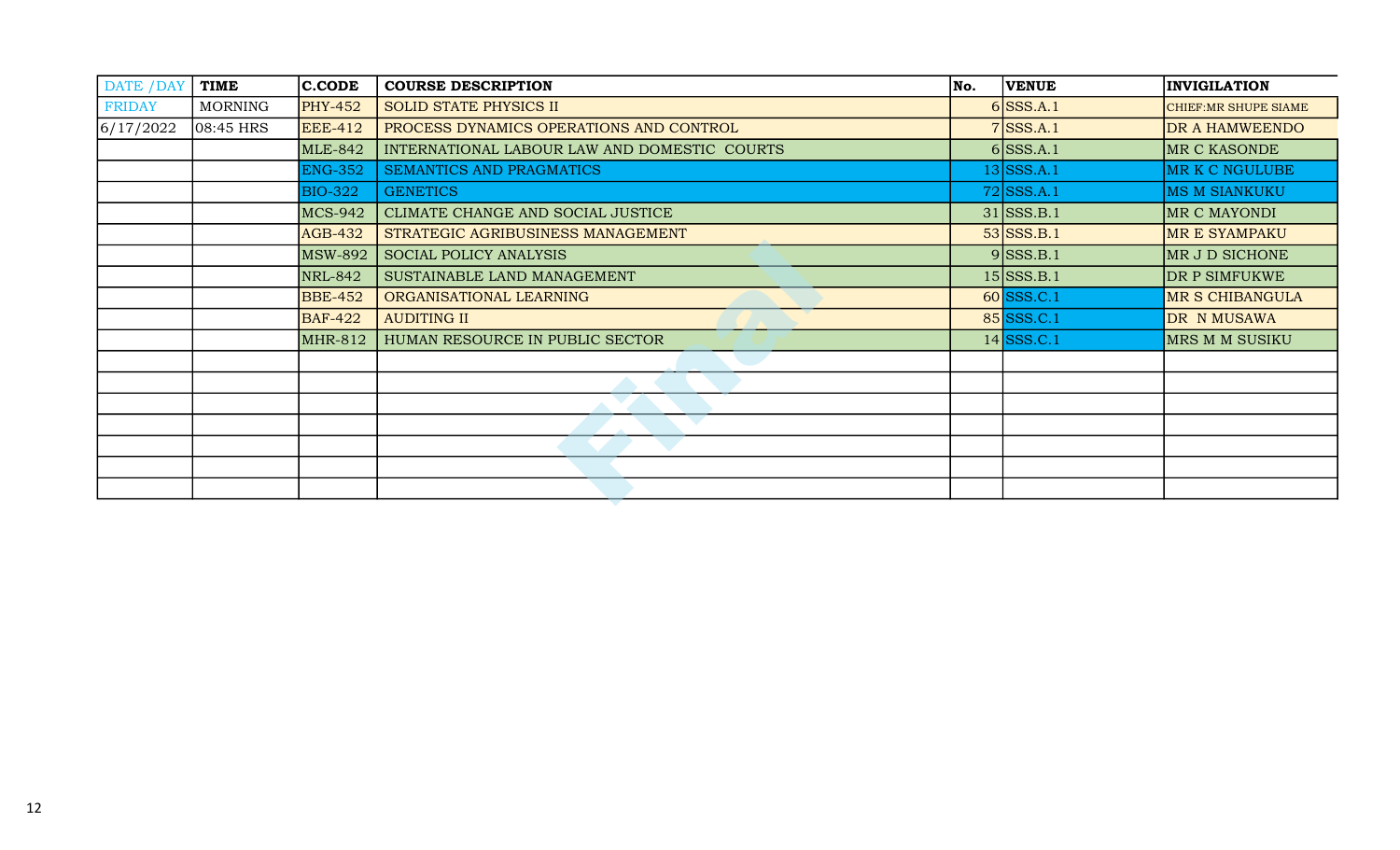| DATE / DAY   TIME |                  | <b>C.CODE</b>   | <b>COURSE DESCRIPTION</b>                                   | No.             |                       | <b>INVIGILATION</b>   |
|-------------------|------------------|-----------------|-------------------------------------------------------------|-----------------|-----------------------|-----------------------|
| <b>FRIDAY</b>     | <b>AFTERNOON</b> | <b>ECON-632</b> | RESEARCH METHODOLOGY IN ECONOMICS AND COMPUTER APPLICATIONS | $5\overline{)}$ | <b>NEW CONFERENCE</b> | CHIEF: MR J MUTAMBO   |
| 6/17/2022         | 14:00 HRS        | SSS-632         | CONTEMPORARY ISSUES IN TRANS. COMMUNITY DEVELOP.            | $\overline{4}$  | <b>OLD LIBRARY</b>    | MR F LUNGO            |
|                   |                  | <b>CIE-352</b>  | <b>SOIL MECHANICS</b>                                       | 95              | <b>OLD LIBRARY</b>    | <b>MR M LWEENDO</b>   |
|                   |                  | <b>EEE-342</b>  | COMPUTER DATA COMMUNICATION AND NETWORKING                  | 22              | <b>OLD LIBRARY</b>    | MR M SIMPUNGWE        |
|                   |                  | <b>ICT-362</b>  | <b>COMPUTER GRAPHICS</b>                                    | 32              | <b>OLD LIBRARY</b>    | MR G MWENSHI          |
|                   |                  | <b>MPA-822</b>  | GOVERNMENTAL BUDGETING AND FINANCIAL ADMINISTRATION         | 20              | <b>OLD LIBRARY</b>    | MR J MULENGA          |
|                   |                  | <b>BAC-212</b>  | PRINCIPLES OF ACCOUNTING II                                 | 285             | <b>MULTIPURPOSE</b>   | MR W MUSHALA          |
|                   |                  | <b>PSY-332</b>  | PSYCHOLOGY OF WORK                                          | 6               | <b>NEW CONFERENCE</b> | <b>MR V CHIKAMPA</b>  |
|                   |                  | <b>BLL-242</b>  | CONSTITUTIONAL LAW II                                       | 196             | <b>NEW CONFERENCE</b> | <b>MRS K SIMFUKWE</b> |
|                   |                  | <b>SSW-472</b>  | <b>SOCIAL GERONTOLOGY</b>                                   | 6               | <b>NEW CONFERENCE</b> | MR F LUNGO            |
|                   |                  | <b>BMK-372</b>  | LOGISTICTS MANAGEMENT                                       | <sup>9</sup>    | <b>NEW CONFERENCE</b> | <b>MR C MWAANGA</b>   |
|                   |                  | <b>ANR-312</b>  | BIO STATISTICS AND RESEARCH METHODS                         | 72              | SSS.A.1               | <b>DR M DAURA</b>     |
|                   |                  | <b>SEC-432</b>  | e e co<br>ECONOMIC PLANNING AND DEVELOPMENT                 | 51              | <b>OLD LIBRARY</b>    | MR D MAUZU            |
|                   |                  | <b>BHR-442</b>  | ETHICS IN HUMAN RESOURCE MANAGEMENT                         |                 | $33$ SSS.A.1          | MR C MAYONDI          |
|                   |                  | <b>DMS-412</b>  | <b>DISASTER RISK REDUCTION &amp; MANAGEMENT</b>             | 37              | SSS.B.1               | DR M SILENGO          |
|                   |                  | <b>CIE-442</b>  | ENVIRONMENTAL ENGINEERING                                   | 43              | <b>CHALABESA</b>      | <b>DR MWEENE</b>      |
|                   |                  | <b>BIO-432</b>  | TECHNIQUES RECOMBINANT DNA TECHNIQUES                       | 41              | <b>CHALABESA</b>      | <b>MS E KABETA</b>    |
|                   |                  | <b>CUS-802</b>  | CURRENT TRENDS IN CURRICULUM DEVELOPMENT                    | 3               | <b>CHALABESA</b>      | DR R KABETA           |
|                   |                  | <b>GEE-222</b>  | PRINCIPLES OF SURVEYING                                     | $\overline{7}$  | <b>CHALABESA</b>      | <b>MR B NSONGA</b>    |
|                   |                  | <b>MEE-422</b>  | MECHANICAL VIBRATIONS                                       | $\overline{4}$  | <b>CHALABESA</b>      | MR C NSOFU            |
|                   |                  | <b>CIE-582</b>  | <b>BRIDGE ENGINEERING</b>                                   | 17              | <b>CHALABESA</b>      | MR M KOPULANDE        |
|                   |                  | <b>PHY-322</b>  | INTRODUCTION TO SCIENTIFIC PROGRAMMING AND MODELLING        | 16              | <b>CHALABESA</b>      | <b>MR N CHANKA</b>    |
|                   |                  | <b>BCS-342</b>  | CASES IN PUBLIC RELATINS                                    | <sup>12</sup>   | <b>CHALABESA</b>      | DR P KALYABANYAMA     |
|                   |                  | LIT-222         | LITERARY THEORY AND MORDEN CRITICISM                        | $\overline{7}$  | <b>CHALABESA</b>      | DR M SILUONDE         |
|                   |                  | <b>RSE-422</b>  | <b>RELIGION AND ETHICS</b>                                  | 12              | <b>CHALABESA</b>      | MRS A PHIRI           |
|                   |                  | <b>MEE-321</b>  | INTRODUCTION TO COMPUTER PROGRAMMING                        | 44              | <b>CHALABESA</b>      | <b>MR L SIMUKONDA</b> |
|                   |                  | <b>EGM-272</b>  | INTRODUCTION TO COMPUTER PROGRAMMING                        | 106             | <b>CHALABESA</b>      | <b>MR L SIMUKONDA</b> |
|                   |                  | <b>MBA-842</b>  | STRATEGIC MANAGEMENT AND BUSINESS POLICY                    | 40              | <b>CHALABESA</b>      | PROF. C TEMBO         |
|                   |                  | $DEM-312$       | EVALUATION & ADJUSTMENT OF DEMOGRAPHIC DATA I               |                 | <b>CHALABESA</b>      | <b>MR B BWALYA</b>    |
|                   |                  | <b>EEE-522</b>  | POWER SYSTEMS ANALYSIS II                                   | $\overline{2}$  | <b>CHALABESA</b>      | MR T MOONGA           |
|                   |                  |                 |                                                             | 1248            |                       |                       |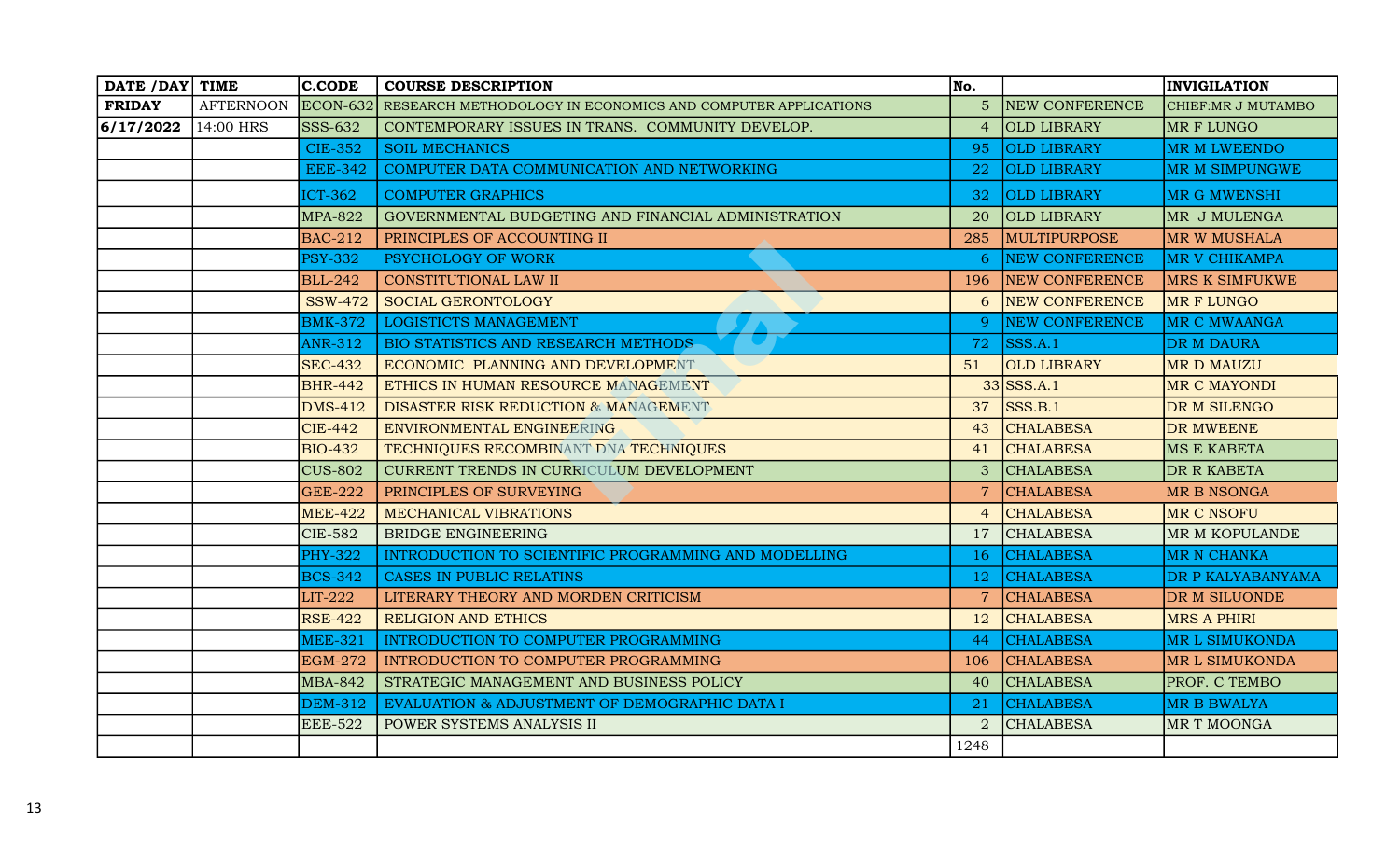| DATE / DAY TIME |           | <b>C.CODE</b>  | <b>COURSE DESCRIPTION</b>                                        | No.            |                    | <b>INVIGILATION</b>  |
|-----------------|-----------|----------------|------------------------------------------------------------------|----------------|--------------------|----------------------|
| <b>MONDAY</b>   | MORNING   | <b>BAC-312</b> | MANAGEMENT ACCOUNTING                                            | 136            | SSS.A.1            | CHIEF: MR P B LUNGU  |
| 6/20/2022       | 08:45 HRS | <b>SSW-332</b> | <b>EVALUATION RESEARCH</b>                                       | 12             | SSS.A.1            | MR M MWALE           |
|                 |           | <b>AGC-332</b> | CROP DISEASES MANAGEMENT                                         | 41             | SSS.A.1            | DR W MPHANDE         |
|                 |           | <b>CHE-312</b> | ENERGY TRANSDUCING SYSTEM                                        | 70             | SSS.B.1            | <b>MR DANY BANDA</b> |
|                 |           | <b>PHY-622</b> | <b>EFFECTIVE FIELD THEORIES</b>                                  | $\overline{2}$ | SSS.B.1            | DR D K. MANYIKA      |
|                 |           | <b>BMK-382</b> | <b>SERVICE MARKETING</b>                                         | 6              | SSS.B.1            | <b>MRS M LUBINDA</b> |
|                 |           | <b>PSY-232</b> | ADOLESCENCE AND SOCIAL PROBLEMS                                  | $\overline{4}$ | SSS.B.1            | <b>MR G PHIRI</b>    |
|                 |           | <b>DMS-342</b> | <b>RESEARCH METHODS</b>                                          | 13             | SSS.B.1            | DR A PHIRI           |
|                 |           | <b>CIE-462</b> | <b>STRUCTURAL DYNAMICS</b>                                       | 24             | SSS.C.1            | <b>MR K MUKANGA</b>  |
|                 |           | <b>MCS-922</b> | CLIMATE CHANGE AND ECOSYSTEM SERVICES                            | 33             | SSS.C.1            | DR M SILENGO         |
|                 |           | <b>MSW-872</b> | GLOBALISATION AND SOCIAL POLICY                                  | $5\phantom{.}$ | SSS.C.1            | DR C SAMBO           |
|                 |           | <b>MAF-842</b> | FINANCIAL ECONOMETRICS                                           | 18             | SSS.C.1            | MR D MUCHOCHOMA      |
|                 |           |                | MBA-832/4 MANAGERIAL ECONOMICS/AGRIBUSINESS MANAGERIAL ECONOMICS | 33             | ROOM G 51          | <b>DR MUSABA</b>     |
|                 |           | <b>MHR-832</b> | CHANGE MANAGEMENT AND ORGANISATIONAL DEVELOPMENT                 | 15             | ROOM G 51          | DR S SILENGO         |
|                 |           | <b>ANS-422</b> | AQUACULTURAL PRODUCTON                                           | 29             | ROOM G 51          | <b>MR K KAPANDA</b>  |
|                 |           | <b>NRE-222</b> | <b>ENVIRONMENTAL PHYSICS</b>                                     | 11             | ROOM G 51          | <b>MR A DAKA</b>     |
|                 |           | <b>MSS-362</b> | DESIGN AND ANALYSIS OF EXPERIMENTS                               | 29             | ROOM G 51          | <b>DR G MUKUPA</b>   |
|                 |           | <b>SEC-232</b> | MATHEMATICS FOR ECONOMICS II                                     | 143            | OLD DINNING        | <b>MR J MULENGA</b>  |
|                 |           | <b>BCS-242</b> | <b>RADIO NEWSROOM</b>                                            | 16             | ROOM G 48          | <b>MR MANCHISHI</b>  |
|                 |           | <b>MMK-812</b> | ADVANCED SALES MANAGEMENT                                        | 2              | ROOM G 48          | <b>MRS M LUBINDA</b> |
|                 |           | <b>SSS-232</b> | <b>AFRICAN IDEOLOGIES</b>                                        | 25             | ROOM G 48          | MR L CHISANGA        |
|                 |           | <b>BBF-452</b> | <b>INVESTMENT BANKING</b>                                        |                | $16$ ROOM G 48     | MR D MUCHOCHOMA      |
|                 |           | <b>SIR-372</b> | POLITICS AND GOVERNNANCE IN SUB-SAHARA AFRICA                    | 27             | OLD LIBRARY        | <b>MR A MWANSA</b>   |
|                 |           | <b>SLT-322</b> | <b>BIOANALYTICAL ANALYSIS</b>                                    | 18             | <b>OLD LIBRARY</b> | MR D LUBALA          |
|                 |           | <b>EEE-472</b> | MANAGEMENT INFORMATION SYSTEMS                                   | $\overline{7}$ | OLD LIBRARY        | MR M MULENGA         |
|                 |           | <b>BLL-232</b> | <b>CRIMINAL LAW II</b>                                           | 127            | <b>OLD LIBRARY</b> | MRS K SIMFUKWE       |
|                 |           |                |                                                                  |                |                    |                      |
|                 |           |                |                                                                  | 862            |                    |                      |
|                 |           |                |                                                                  |                |                    |                      |
|                 |           |                |                                                                  |                |                    |                      |
|                 |           |                |                                                                  |                |                    |                      |
|                 |           |                |                                                                  |                |                    |                      |
|                 |           |                |                                                                  |                |                    |                      |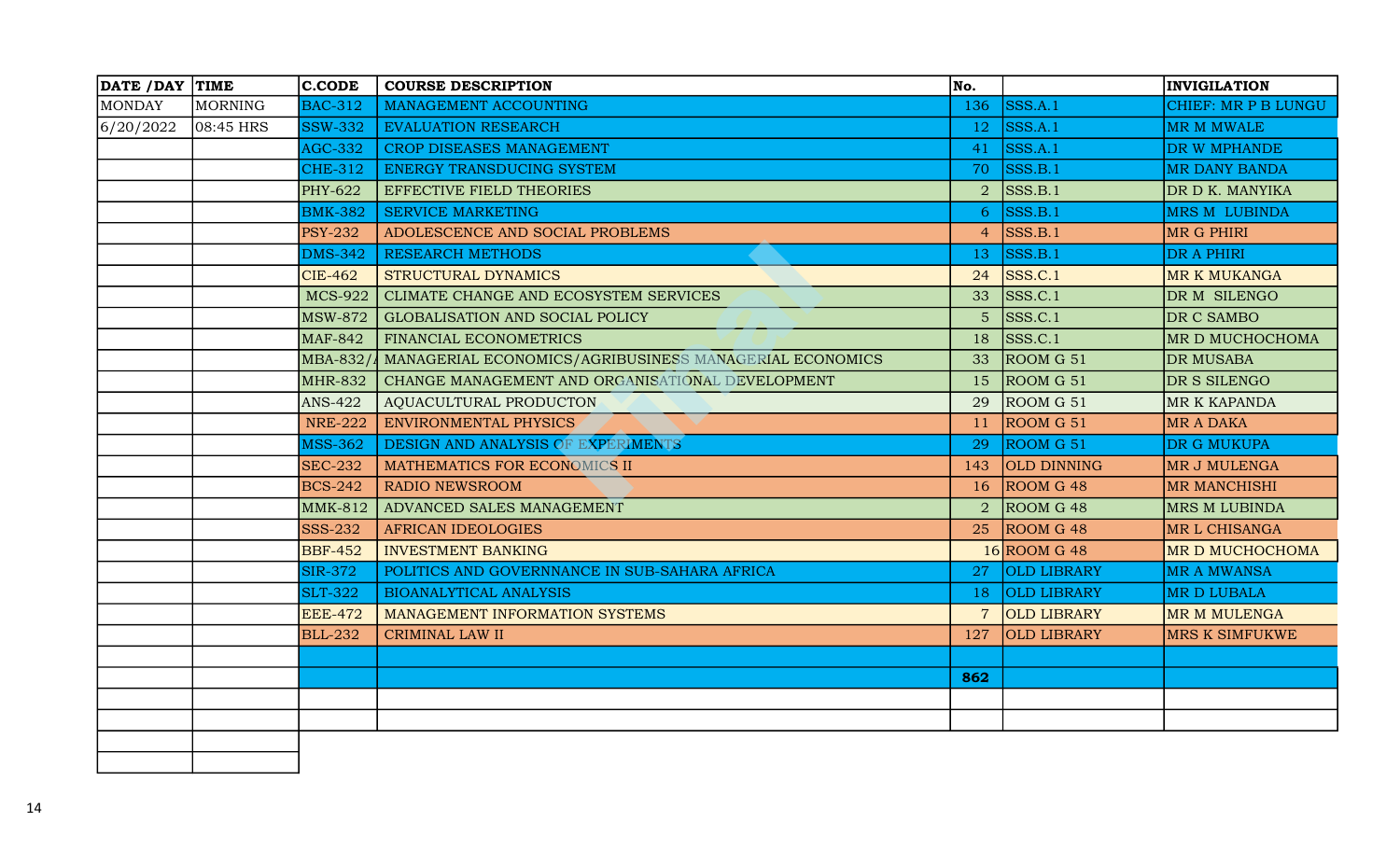| DATE /DAY TIME |           | <b>C.CODE</b>  | <b>COURSE DESCRIPTION</b>                            | No. | <b>VENUE</b>      | <b>INVIGILATION</b>    |
|----------------|-----------|----------------|------------------------------------------------------|-----|-------------------|------------------------|
| <b>MONDAY</b>  | MORNING   | <b>MBE-832</b> | <b>GLOBAL STRATEGIES FOR GROWTH</b>                  |     | 8 MULTIPURPOSE    | CHIEF: MR C MWAANGA    |
| 6/20/2022      | 08:45 HRS | <b>GEE-252</b> | PRINCIPLES OF REMOTE SENSING                         |     | 7 MULTIPURPOSE    | <b>MR MALUNGA</b>      |
|                |           | <b>MEE-522</b> | PROJECT MANAGEMENTS                                  |     | 5 MULTIPURPOSE    | DR A HAMWEENDO         |
|                |           | <b>SDS-322</b> | FINANCING FOR DEVELOPMENT                            |     | 49 MULTIPURPOSE   | <b>MRS K CHISHIMBA</b> |
|                |           | <b>CHE-262</b> | <b>BASIC PHYSICAL CHEMESTRY</b>                      |     | 2 MULTIPURPOSE    | <b>MR D KASOMPO</b>    |
|                |           | <b>CIE-311</b> | CIVIL ENGINEERING CONSTRUCTION PRACTICES             |     | 158 MULTIPURPOSE  | <b>MR G MASHEKA</b>    |
|                |           | <b>CIE-262</b> | <b>DYNAMICS</b>                                      |     | 107 MULTIPURPOSE  | <b>MR M KALOLO</b>     |
|                |           | <b>MEE-252</b> | <b>DYNAMICS</b>                                      |     | 29 MULTIPURPOSE   | DR A HAMWEENDO         |
|                |           | GEO-212        | GEOGRAPHY OF AFRICA (ZAMBIA AND SUB-REGION)          |     | 3 MULTIPURPOSE    | MR G CHILINGA          |
|                |           | PHY-212        | ADVANCED MECHANICS AND SPECIAL RELATIVITY            |     | 28 MULTIPURPOSE   | MR S BRIGHT            |
|                |           |                | PMM-5712 PROJECT MANAGEMENT AND STANDARDS            |     | 8 MULTIPURPOSE    | MR L SIMUKONDA         |
|                |           | <b>MSM-592</b> | COMPUTATIONAL SKILLS AND RESEARCH METHODS            |     | 1 MULTIPURPOSE    | DR D MUKONGA           |
|                |           | <b>SLT-462</b> | <b>ENVIRONMENTAL MONITORING AND MEASUREMENTS</b>     |     | 8 MULTIPURPOSE    | MR J DAKA              |
|                |           | <b>LIR-432</b> | EMPLOYMENT AND LABOUR LAW II                         |     | 166 CHALABESA     | <b>MR C KASONDE</b>    |
|                |           | ZLS-212        | SYNTAX OF ZAMBIAN LANGUAGES                          |     | 1 CHALABESA       | MR S ZIMBA             |
|                |           | <b>CVE-802</b> | PRACTICES FOR TRANSFORMATIONAL LEADERSHIP            |     | 9 CHALABESA       | DR R KABETA            |
|                |           | <b>BCS-322</b> | NEWSROOM JOURNALISM                                  |     | 12 CHALABESA      | <b>MR K MACHISHI</b>   |
|                |           | AGB-412        | AGRICULTURAL COMMODITY MARKETING                     |     | 54 CHALABESA      | DR E MUSABA            |
|                |           | <b>DMS-212</b> | <b>EPIDEMIOLOGY</b>                                  |     | 18 CHALABESA      | <b>MR B HAMOOYA</b>    |
|                |           | <b>BAF-312</b> | ADVANCED MANAGEMENT ACCOUNTING                       |     | $114$ CHALABESA   | MR P B LUNGU           |
|                |           | <b>ENG-432</b> | THEORETICAL PHONOLOGY, MORPHOLOGY AND SYNTAX         |     | 16 NEW CONFERENCE | MR.S ZIMBA             |
|                |           | AGB-212        | FINANCIAL ACCOUNTING FOR AGRIBUNESS                  |     | 79 NEW CONFERENCE | MR J MUTAMBO           |
|                |           | <b>NRL-822</b> | AGROFORESTRY AND CLIMATE SMART AGRICULTURE           |     | 12 NEW CONFERENCE | MR K MUSANJE           |
|                |           | <b>SEC-412</b> | RURAL AND URBAN ECONOMICS                            |     | 43 NEW CONFERENCE | <b>MRD MAUNZU</b>      |
|                |           | <b>MSD-412</b> | ADVANCED DEMOGRAPHIC METHODS                         |     | NEW CONFERENCE    | <b>MR B BWALYA</b>     |
|                |           | <b>BIO-462</b> | <b>ECOLOGY AND EPIDEMILOGY OF PARASITIC DISEASES</b> |     | 18 NEW CONFERENCE | <b>MR DERICK BANDA</b> |
|                |           | <b>SSW-462</b> | DISASTER AND SOCIAL WORK INTERVENTION                |     | 7 NEW CONFERENCE  | <b>MR S MPOHA</b>      |
|                |           | LIN-812        | TRANSLATION AND INTERPRETATION                       |     | 8 NEW CONFERENCE  | DR G KAIRA             |
|                |           |                | MBE-922   INNOVATION & TECHNOLOGY TRANSFER           |     | 2 NEW CONFERENCE  | MR S CHIBANGULA        |
|                |           |                |                                                      | 973 |                   |                        |
|                |           |                |                                                      |     |                   |                        |
|                |           |                |                                                      |     |                   |                        |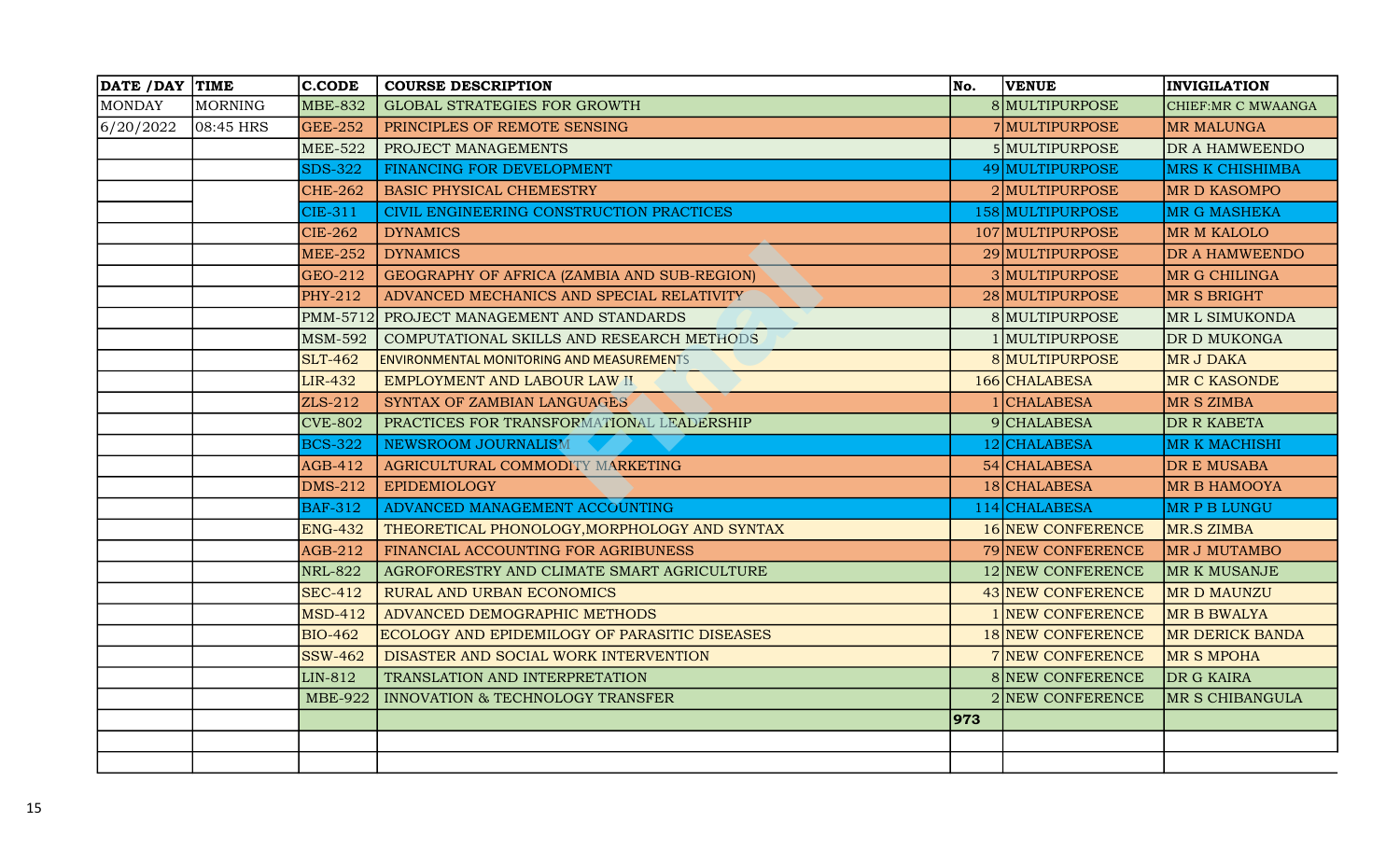|               | DATE / DAY TIME | <b>C.CODE</b>  | <b>COURSE DESCRIPTION</b>                                 | No. |                 | <b>INVIGILATION</b>      |
|---------------|-----------------|----------------|-----------------------------------------------------------|-----|-----------------|--------------------------|
| <b>MONDAY</b> | AFTERNOON       | <b>SSW-312</b> | <b>COMPARATIVE SOCIAL POLICY</b>                          |     | 14 OLD LIBRARY  | <b>CHIEF:MR K KAFULA</b> |
| 6/20/2022     | 14:00 HRS       | <b>HIS-202</b> | ECONOMIC HIS. OF WESTERN EU. FROM 19TH CENTURY TO PRESENT |     | 1 OLD LIBRARY   | <b>MRS MAZIMBA</b>       |
|               |                 | ICT-312        | FUNDAMENTALS OF COMPILERS                                 |     | 32 OLD LIBRARY  | <b>MR G MWESHI</b>       |
|               |                 | <b>ICT-202</b> | DATA STRUCTURES AND ALGORITHMS                            |     | 60 OLD LIBRARY  | IMR G MWESHI             |
|               |                 | <b>ICT-442</b> | <b>ADVANCED SECURITY</b>                                  |     | 31 MULTPURPOSE  | DR A ZIMBA               |
|               |                 | <b>LIT-832</b> | MODERNIST AND POST MODERNIST LITURATURE                   |     | 4 MULTPURPOSE   | DR SILUONDE              |
|               |                 | <b>PHY-362</b> | DIGITAL SYSTEMS AND APPLICATIONS                          |     | 19 MULTPURPOSE  | <b>MR N CHANKA</b>       |
|               |                 | <b>MEA-832</b> | PROGRAMME EVALUATION IN EDUCATION                         |     | 2 MULTPURPOSE   | DR KABETA                |
|               |                 | <b>MSS-472</b> | NON-PARAMETRIC STATISTICS                                 |     | 4 MULTIPURPOSE  | DR G MUKUPA              |
|               |                 | <b>SIR-472</b> | GOVERNMENT AND POLITICS IN ZAMBIA                         |     | 29 MULTPURPOSE  | DR N M MULIKITA          |
|               |                 | <b>MSS-242</b> | <b>BUSINESS STATISTICS II</b>                             |     | 230 MULTPURPOSE | MR M MUSONDA             |
|               |                 | <b>HIS-812</b> | HISTORICAL METHODOLOGY AND PHILOSOPHY                     |     | $2$ ROOM G 51   | <b>MRS MAZIMBA</b>       |
|               |                 | ABM-652        | SUPPLY CHAIN MANAGEMENT                                   |     | $15 $ ROOM G 51 | MR C MWAANGA             |
|               |                 | MIT-5922       | ADVANCED KNOWLEDGE MANAGEMENT                             |     | $8 $ ROOM G 51  | DR M SIMFUKWE            |
|               |                 | CSC-5711       | ADVANCED DISTRIBUTED SYSTEMS                              |     | 5 R OOM G 51    | MR L SIMUKONDA           |
|               |                 | <b>MPA-802</b> | <b>QUANTITATIVE RESEARCH METHODS</b>                      |     | $30$ ROOM G 48  |                          |
|               |                 | <b>MEE-532</b> | REFRIGERATION AND AIR CONDITIONNING                       |     | $4 $ ROOM G 48  | MR T KUMWENDA            |
|               |                 | <b>MIR-802</b> | <b>OUANTITATIVE RESEARCH METHODS</b>                      |     | $14$ ROOM G 48  | MR B BWALYA              |
|               |                 | <b>RSE-232</b> | IMPACT OF CHRISTIANITY AND ISLAM ON AFRICA                |     | 1 ROOM G 48     | <b>MRS B M MWANSA</b>    |
|               |                 | <b>MEE-302</b> | THERMODYNAMICS II                                         |     | $13 $ ROOM G 48 | MR C NSOFU               |
|               |                 | <b>BPR-452</b> | <b>INTERNATIONAL PUBLIC RELATIONS</b>                     |     | $13$ ROOM G 48  | MRS E M CHALI            |
|               |                 | <b>PHY-492</b> | PHYSICS OF RADIOTHERAPHY                                  |     | $6$ ROOM G 48   | MR M. KUNDUZA            |
|               |                 | <b>EEE-572</b> | ARTIFICIAL INTERLLIGENCE                                  |     | $3 $ ROOM G 48  |                          |
|               |                 | <b>BMG-452</b> | <b>OPERATION RESEARCH</b>                                 |     | $124$ SSS.B.1   | MR C MWAANGA             |
|               |                 | <b>HIS-322</b> | HISTORY OF SOUTHERN AFRICA 1900                           |     | SSS.B.1         | <b>MRS M MAZIMBA</b>     |
|               |                 | <b>SDS-442</b> | MONITORING AND EVALUATION                                 |     | $31$ SSS.B.1    | <b>MR B BWALYA</b>       |
|               |                 | <b>DEM-442</b> | MORNITORING AND EVALUATION                                |     | $1$ SSS.B.1     | <b>MR B BWALYA</b>       |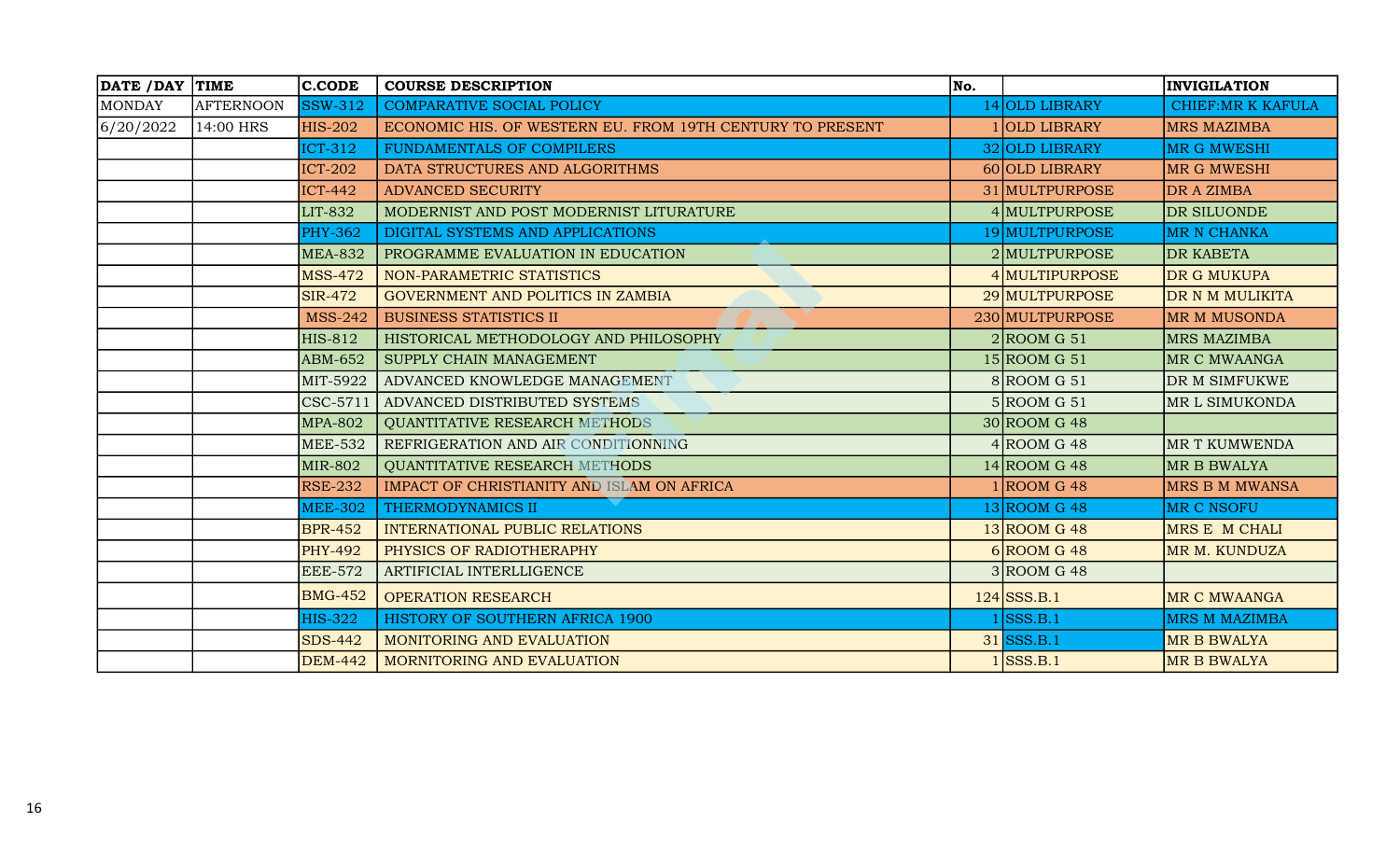| DATE / DAY TIME |                  | <b>C.CODE</b>  | <b>COURSE DESCRIPTION</b>                        | No. |                    | <b>INVIGILATION</b>    |
|-----------------|------------------|----------------|--------------------------------------------------|-----|--------------------|------------------------|
| <b>MONDAY</b>   | <b>AFTERNOON</b> | <b>BIO-232</b> | <b>BASIC MICRO BIOLOGY</b>                       |     | 200 NEW CONFERENCE | CHIEF: MR SIMWATACHELA |
| 6/20/2022       | 14:00 HRS        | LLM-852        | INTERNATIONAL COMMERCIAL LITIGATION              |     | 10 NEW CONFERENCE  | MR J CHITENGI          |
|                 |                  | <b>MLE-832</b> | INTERNATIONAL AND COMPARATIVE LABOUR LAW         |     | 6 NEW CONFERENCE   | DR F K M SUMAILI       |
|                 |                  | <b>NRL-322</b> | BEEKEEPING AND HONEY PRODUCTION                  |     | 19 NEW CONFERENCE  | <b>MR M MALUNGA</b>    |
|                 |                  | <b>MSM-452</b> | THEORY OF FUNCTIONS OF A COMPLEX VARIABLE        |     | 14 NEW CONFERENCE  | MR L MATINDIH          |
|                 |                  | <b>CUS-842</b> | CURRICULUMLEADERSHIP AND MANGEMENT               |     | 2 NEW CONFERENCE   | <b>DR KABETA</b>       |
|                 |                  | CBS-5212       | <b>ETHICAL HACKING AND PENETRATION TESTING</b>   |     | 5 NEW CONFERENCE   | DR A ZIMBA             |
|                 |                  | <b>EEE-432</b> | <b>EMBEDDED SYSTEMS</b>                          |     | 2 NEW CONFERENCE   | <b>MR L SIMUKONDA</b>  |
|                 |                  | <b>BEC-352</b> | MONEY AND BANKING                                |     | 36 CHALABESA       | MR D MUCHOCHOMA        |
|                 |                  | <b>SEC-312</b> | <b>MONEY AND BANKING</b>                         |     | 167 CHALABESA      | MR D MUCHOCHOMA        |
|                 |                  | <b>MMK-952</b> | <b>MARKETING ENGINEERING</b>                     |     | $2 $ CHALABESA     | <b>MRS M LUBINDA</b>   |
|                 |                  |                | ECON-622 ADVANCED MACROECONOMICS THEORY II       |     | 6 CHALABESA        | MR J MULENGA           |
|                 |                  | <b>FRL-422</b> | POETRY AND DRAMA                                 |     | 0 CHALABESA        | DR G KAIRA             |
|                 |                  | <b>EDU-352</b> | AGRICULTURAL TEACHING METHODS                    | 8   | SSS.C.1            | <b>MR L SAKAKOMBE</b>  |
|                 |                  | <b>EDU-432</b> | AGRICULTURAL TEACHING METHODS                    | 10  | SSS.C.1            | <b>MR L SAKAKOMBE</b>  |
|                 |                  | <b>DEM-222</b> | POPULATION COMPOSITION, SIZE & STRUCTURE II      |     | 11 CHALABESA       | MR L MAKALA            |
|                 |                  | <b>LIR-352</b> | <b>ADMINISTRATIVE LAW</b>                        |     | 194 CHALABESA      | <b>MR C KASONDE</b>    |
|                 |                  | <b>NRE-422</b> | <b>HYDROMETEOROLOGY</b>                          |     | $1$ SSS.A.1        | <b>MR A DAKA</b>       |
|                 |                  | <b>DEM-422</b> | <b>APPLIED DEMOGRAPHY</b>                        |     | SSS.A.1            | MR L MAKALA            |
|                 |                  | EDU-312        | EDUCATION MEASUREMENT AND EVALUATION             |     | $68$ SSS.A.1       | DR C KOMBE             |
|                 |                  | <b>BPR-332</b> | <b>MEDIA ETHICS</b>                              |     | $15$ SSS.A.1       | <b>MR MANCHISHI</b>    |
|                 |                  | <b>SIR-282</b> | AFRICAN POLITICAL THOUGHT                        |     | $83$ SSS.B.1       | <b>MR M SIACHISA</b>   |
|                 |                  | <b>EEE-242</b> | ELECTRICAL ENGINEERING METERIALS                 |     | $45$ SSS.C.1       | MR L SITOLOMA          |
|                 |                  | <b>MBA-922</b> | MIS & COMMUNICATION (WITH APPLICATION OF AN ERP) |     | $24$ SSS.C.1       | MR C MAYONDI           |
|                 |                  | <b>PSM-212</b> | <b>INVENTORY MANAGEMENT</b>                      |     | $19$ SSS.C.1       | MR M SIAME             |
|                 |                  |                |                                                  | 948 |                    |                        |
|                 |                  |                |                                                  |     |                    |                        |
|                 |                  |                |                                                  |     |                    |                        |
|                 |                  |                |                                                  |     |                    |                        |
|                 |                  |                |                                                  |     |                    |                        |
|                 |                  |                |                                                  |     |                    |                        |
|                 |                  |                |                                                  |     |                    |                        |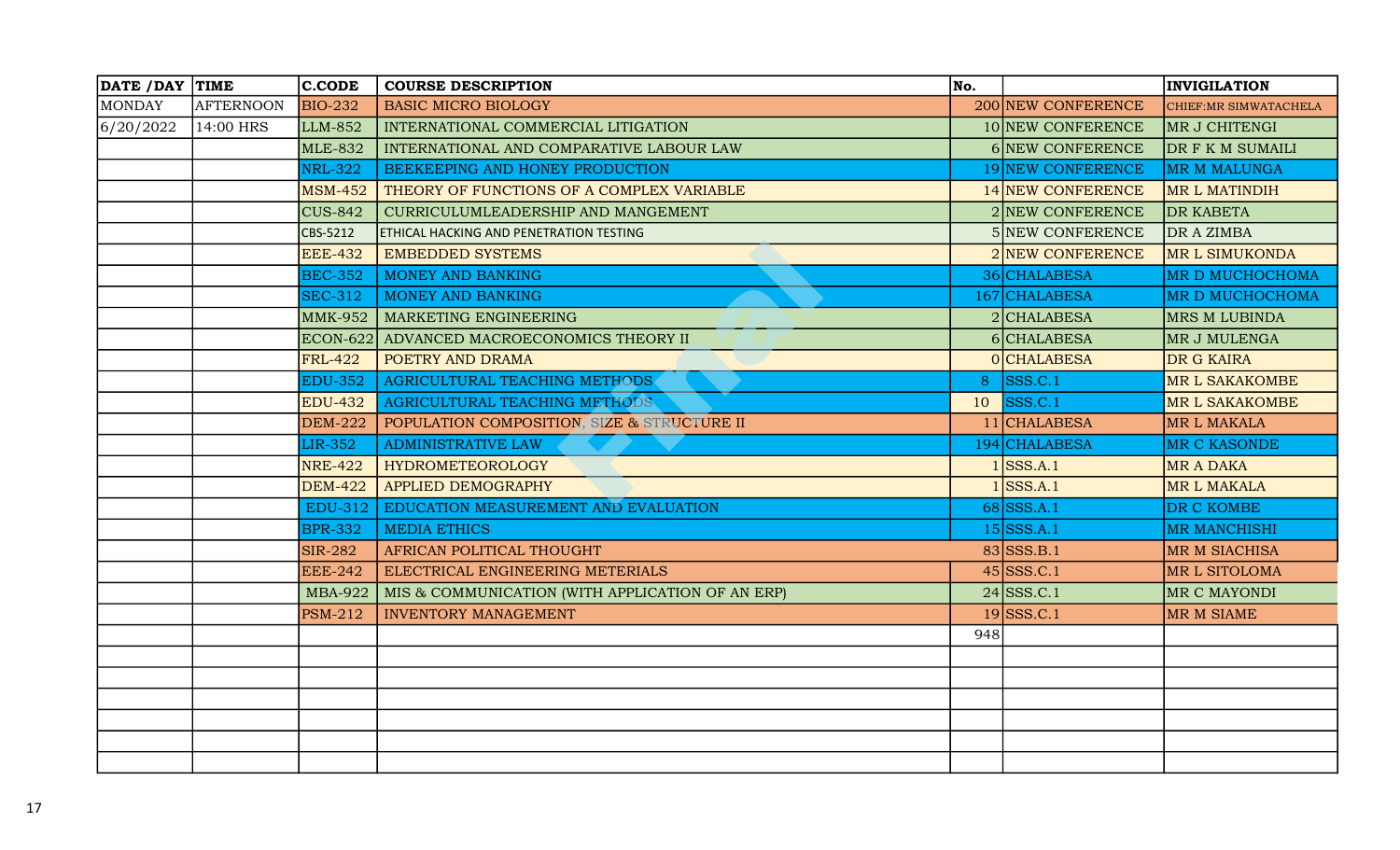| DATE / DAY TIME |           | <b>C.CODE</b>  | <b>COURSE DESCRIPTION</b>                                       | No. |                    | <b>INVIGILATION</b>      |
|-----------------|-----------|----------------|-----------------------------------------------------------------|-----|--------------------|--------------------------|
| <b>TUESDAY</b>  | MORNING   | <b>PSY-252</b> | OCCUPATIONAL AND CAREER PSYCHOLOGY                              |     | 2 NEW CONFERENCE   | CHIEF:MR V CHIKAMPA      |
| 6/21/2022       | 08:45 HRS | <b>MMK-822</b> | DIGITAL AND INTERACTIVE MARKETING                               |     | NEW CONFERENCE     | MR B HALUBANZA           |
|                 |           | <b>EEE-562</b> | DIGITAL AND BROADCASTING                                        |     | NEW CONFERENCE     | <b>MR.M SIMPUNGWE</b>    |
|                 |           | <b>MBA-932</b> | CONFLICT NAGOTIATIONS, AND LABOUR DYNAMICS                      |     | 34 NEW CONFERENCE  | DR F SUMAILI             |
|                 |           | <b>BHR-222</b> | SOCIOLOGY OF WORK, NETWORKING AND IDENTITIES                    |     | 23 NEW CONFERENCE  | <b>MR C MAYONDI</b>      |
|                 |           | <b>PHY-632</b> | NUCLEAR AND RADATION PHYSICS                                    |     | NEW CONFERENCE     | <b>MR SHUPE SIAME</b>    |
|                 |           | <b>MSM-822</b> | <b>ADVANCED STATISTICS THEORY</b>                               |     | NEW CONFERENCE     | DR G MUKUPA              |
|                 |           | <b>RSE-222</b> | INDIGEOUS RELIGIONS IN CENTRAL AFRICA II                        |     | 11 NEW CONFERENCE  | MRS A PHIRI              |
|                 |           | <b>PSM-332</b> | PROJECT MANAGEMENT                                              |     | 124 NEW CONFERENCE | DR C MWIIYA              |
|                 |           | <b>SIR-352</b> | FRENCH FOR ENTERPRISE II                                        |     | 18 NEW CONFERENCE  | <b>MR K MUMBA</b>        |
|                 |           | <b>SLG-312</b> | SOCIAL AND LOCAL GOVERNMENT SERVICES                            |     | I NEW CONFERENCE   | <b>MS S S MULIMA</b>     |
|                 |           | <b>SIR-362</b> | INTRODUCTION TO CHINESE LANGUAGE II                             |     | NEW CONFERENCE     | MR WANG                  |
|                 |           | <b>BEC-332</b> | <b>MANAGERIAL ECONOMICS</b>                                     |     | 220 CHALABESA      | <b>MR Y GERBREMESKEL</b> |
|                 |           | <b>NRL-212</b> | FIRE ECOLOGY AND LAND MANAGEMENT                                |     | 12 CHALABESA       | DR C CHOMBA              |
|                 |           | MSM-312        | <b>INTEGRAL TRANSFORMS</b>                                      |     | 41 CHALABESA       | <b>MR MATINDIH</b>       |
|                 |           | <b>CVE-372</b> | PUBLIC POLICY AND LEGAL EDUCATION STUDIES                       |     | 11 CHALABESA       | <b>MRS DM NGULUBE</b>    |
|                 |           | <b>BBF-342</b> | BANKING LENDING AND CREDIT RISK MANAGEMENT                      |     | 38 CHALABESA       | MR D MUCHOCHOMA          |
|                 |           | <b>BHR-312</b> | TRAINING AND DEVELOPMENT II                                     |     | 29 CHALABESA       | MR L CHISANGA            |
|                 |           | <b>EEE-462</b> | DIGITAL SIGNAL PROCESSING                                       |     | 17 CHALABESA       | DR S M NGWIRA            |
|                 |           | <b>DMS-312</b> | ENVIRONMENTAL HEALTHY                                           |     | 14 CHALABESA       | MR C CHILALA             |
|                 |           | <b>EEE-362</b> | DIGITAL SIGNAL PROCESSING                                       |     | 5 CHALABESA        | DR S M NGWIRA            |
|                 |           | <b>EEE-252</b> | ENGINEERING MATHEMATICS II                                      |     | 45 CHALABESA       | MR M LWEENDO             |
|                 |           | <b>CIE-572</b> | CICIL INFRASTRUCTURE MANAGEMENT, MAINTENANCE AND REHABILITATION |     | 33 CHALABESA       | MR M KOPULANDE           |
|                 |           | <b>EEE-482</b> | ELECTRICAL POWER SYSTEMS II                                     |     | 14 CHALABESA       | <b>MR T MOONGA</b>       |
|                 |           | <b>MSS-262</b> | STATISTICAL THEORY                                              |     | 48 MULTPURPOSE     | <b>HAMBULO</b>           |
|                 |           | <b>DEM-262</b> | INTRODUTION TO PROBABILITY AND STYATISTICS II                   |     | I MULTPURPOSE      | <b>HAMBULO</b>           |
|                 |           | <b>BLL-252</b> | CRIMINAL AND CIVIL PROCEDURE                                    |     | 123 MULTPURPOSE    | <b>MRF NGOSA</b>         |
|                 |           | <b>EEE-532</b> | ELECTRICAL POWER SYSTEMS PROTECTION                             |     | 2 MULTPURPOSE      | <b>MR T MOONGA</b>       |
|                 |           | <b>SDS-362</b> | POPULATION & DEVELOPMENT                                        |     | 52 MULTPURPOSE     | MR O ONUKOGU             |
|                 |           | <b>MEE-442</b> | <b>MACHINE DESIGN I</b>                                         |     | 4 MULTPURPOSE      | <b>MR S LIVIMBA</b>      |
|                 |           | <b>CHE-362</b> | COLLOIDS AND ELECTRO-CHEMISTRY                                  |     | 2 MULTPURPOSE      | <b>MRS A MBOZI</b>       |
|                 |           | <b>MCS-932</b> | CLIMATE CHANGE AND URBAN DEVELOPMENT                            |     | $31$ SSS.B.1       | DR A PHIRI               |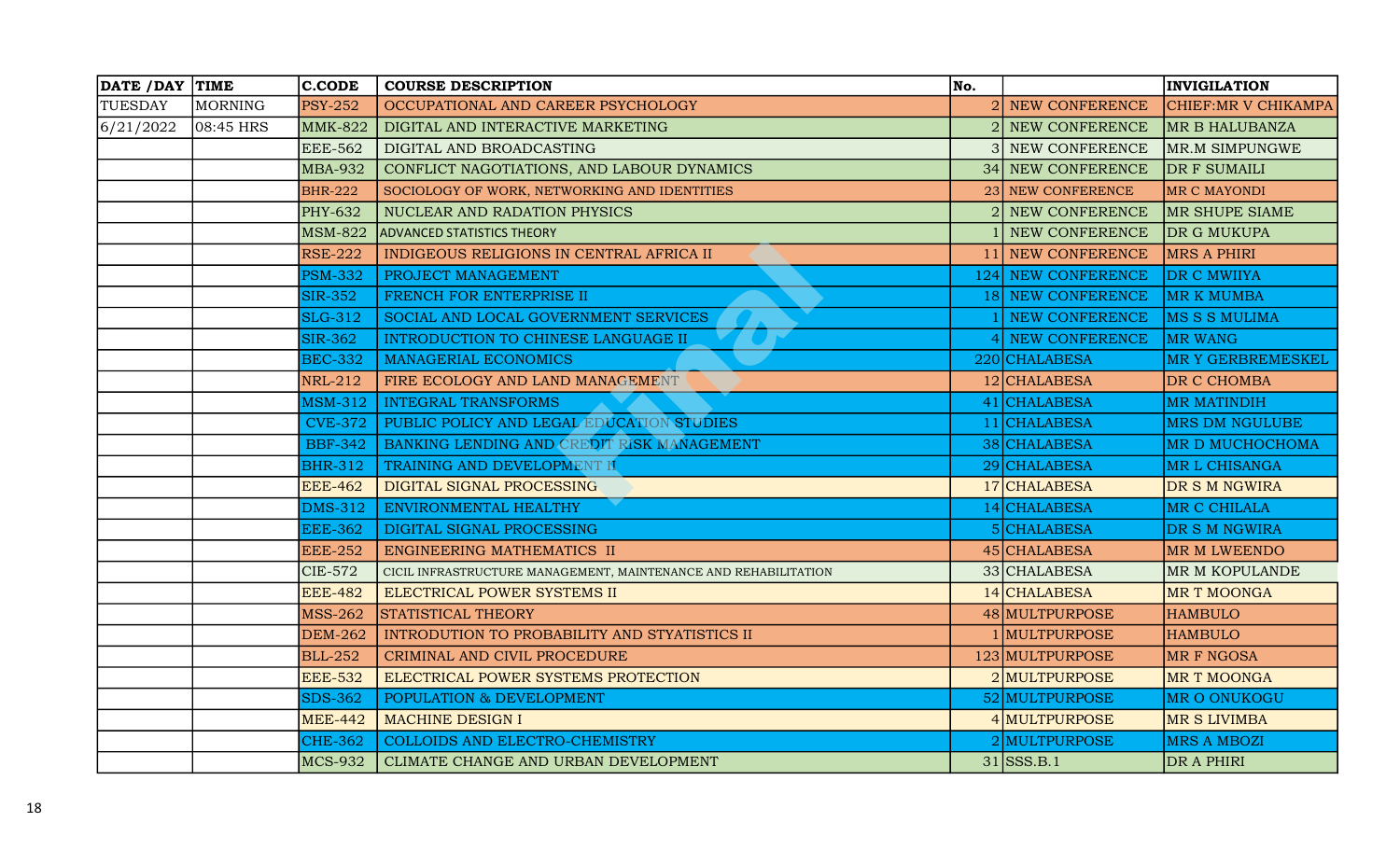| DATE / DAY TIME |                  | $ $ C.CODE     | <b>COURSE DESCRIPTION</b>                                   | No. | <b>VENUE</b>            | <b>INVIGILATION</b>    |
|-----------------|------------------|----------------|-------------------------------------------------------------|-----|-------------------------|------------------------|
| <b>TUESDAY</b>  | <b>AFTERNOON</b> | $CVE-812$      | PUBLIC/CIVIC ENTREPRENEURSHIP                               |     | 9 NEW CONFERENCE        | CHIEF: MRS D M NGULUBE |
| 6/21/2022       | $14:00$ HRS      | <b>MEA-822</b> | ADVANCED STATISTICS FOR EDUCATIONAL RESEARCH                |     | 2 NEW CONFERENCE        | MR G CHILINGA          |
|                 |                  | <b>EAL-832</b> | MANAGEMENT OF RESOURCES IN EDUCATIONal ORGANISATIONS        |     | <b>5 NEW CONFERENCE</b> | MR L SAKAKOMBE         |
|                 |                  | <b>LIN-832</b> | ADVANCED SOCIOLINGUISTICS                                   |     | 9 NEW CONFERENCE        | <b>MR K NGULUBE</b>    |
|                 |                  | <b>HIS-832</b> | HISTORIOGRAPHY OF SA FROM 1900 TO THE TWENTY. FIRST CENTURY |     | 2 NEW CONFERENCE        | <b>MRS S MAZIMBA</b>   |
|                 |                  | <b>CVE-422</b> | PERSPECTIVES OF DEMOCRACY AND HUMAN RIGHTS IN AFRICA        |     | 13 MULTPURPOSE          | <b>MRS D M NGULUBE</b> |
|                 |                  | <b>ISE-472</b> | <b>AGRICULTURE</b>                                          |     | 4 MULTPURPOSE           | <b>MRS B MWANSA</b>    |
|                 |                  | <b>ENG-212</b> | FUNCTIONAL GRAMMAR & COMPOSITION WRITING                    |     | 9 NEW CONFERENCE        | MS I MOONGA            |
|                 |                  | <b>SSS-262</b> | DATA ANALYSIS AND SOFTWARE APPLICATIONS                     |     | 265 CHALABESA           | <b>MR N CHISONGA</b>   |
|                 |                  | <b>ICT-242</b> | NETWORKING AND COMMUNICATION                                |     | 96 NEW CONFERENCE       | DR A ZIMBA             |
|                 |                  | <b>MEE-342</b> | <b>MACHINE TOOLS</b>                                        |     | 16 NEW CONFERENCE       | DR A HAMWEENDO         |
|                 |                  | <b>PSY-342</b> | COGNITIVE AND PERCETUAL DEVELOPMENT                         |     | 6 NEW CONFERENCE        | <b>MR G PHIRI</b>      |
|                 |                  | <b>MEE-452</b> | FUNDAMENTALS OF MECHATRONICS                                |     | <b>6 NEW CONFERENCE</b> | MR M SIMPUNGWE         |
|                 |                  | <b>EEE-542</b> | SOFTWARE ENGINEERING DESIGN AND DEVELOPMENT                 |     | I NEW CONFERENCE        | MR M SIMPUNGWE         |
|                 |                  | <b>CIE-412</b> | REINFORCED CONCRETE DESIGN                                  |     | 34 NEW CONFERENCE       | <b>MR M KOPULANDE</b>  |
|                 |                  |                | AQGE-542 NENEWABLE ENERGY                                   |     | 5 NEW CONFERENCE        | <b>MR T KUMWENDA</b>   |
|                 |                  | <b>MLE-852</b> | ADMINISTRAATIVE LAW AND GRIEVANCE HANDLING PROCEDURE        |     | 6 NEW CONFERENCE        | MR J CHITENGI          |
|                 |                  | <b>PSY-462</b> | DEVELOPMENTAL PSYCHOLOGY                                    |     | 1 NEW CONFERENCE        | MR G PHIRI             |
|                 |                  | <b>NRL-422</b> | WATERSHED AND WETLAND MANAGEMENT                            |     | 9 NEW CONFERENCE        | MRS. K. NSAMA          |
|                 |                  | <b>NRE-852</b> | ENERGY AND THE ENVIRONMENT                                  |     | 4 NEW CONFERENCE        | MR F SICHILIMA         |
|                 |                  | <b>SLT-352</b> | <b>BIOPROCESS TECHNOLOGY</b>                                |     | 6 NEW CONFERENCE        | <b>DR A KALIRIJAN</b>  |
|                 |                  | <b>BAF-462</b> | INVESTMENT ANALYSIS AND PORTIFOLIO MANAGEMENT               |     | 150 NEW CONFERENCE      | MR W MUSHALA           |
|                 |                  | <b>MHR-842</b> | INTERNATIONAL HUMAN RESOURCE MANAGEMENT                     |     | 14 OLD LIBRARY          | MR L CHISANGA          |
|                 |                  | <b>MPA-812</b> | ADVANCED POLICY ANALYSIS                                    | 20  | <b>OLD LIBRARY</b>      | MR M SIACHISA          |
|                 |                  | <b>MIR-832</b> | THE POLITICAL ECONOMIY OF NATURAL RESOURCE GOVERNANCE       |     | 14 NEW CONFERENCE       | <b>MR A MWANSA</b>     |
|                 |                  |                |                                                             |     |                         |                        |
|                 |                  |                |                                                             |     |                         |                        |
|                 |                  |                |                                                             |     |                         |                        |
|                 |                  |                |                                                             |     |                         |                        |
|                 |                  |                |                                                             |     |                         |                        |
|                 |                  |                |                                                             |     |                         |                        |
|                 |                  |                |                                                             |     |                         |                        |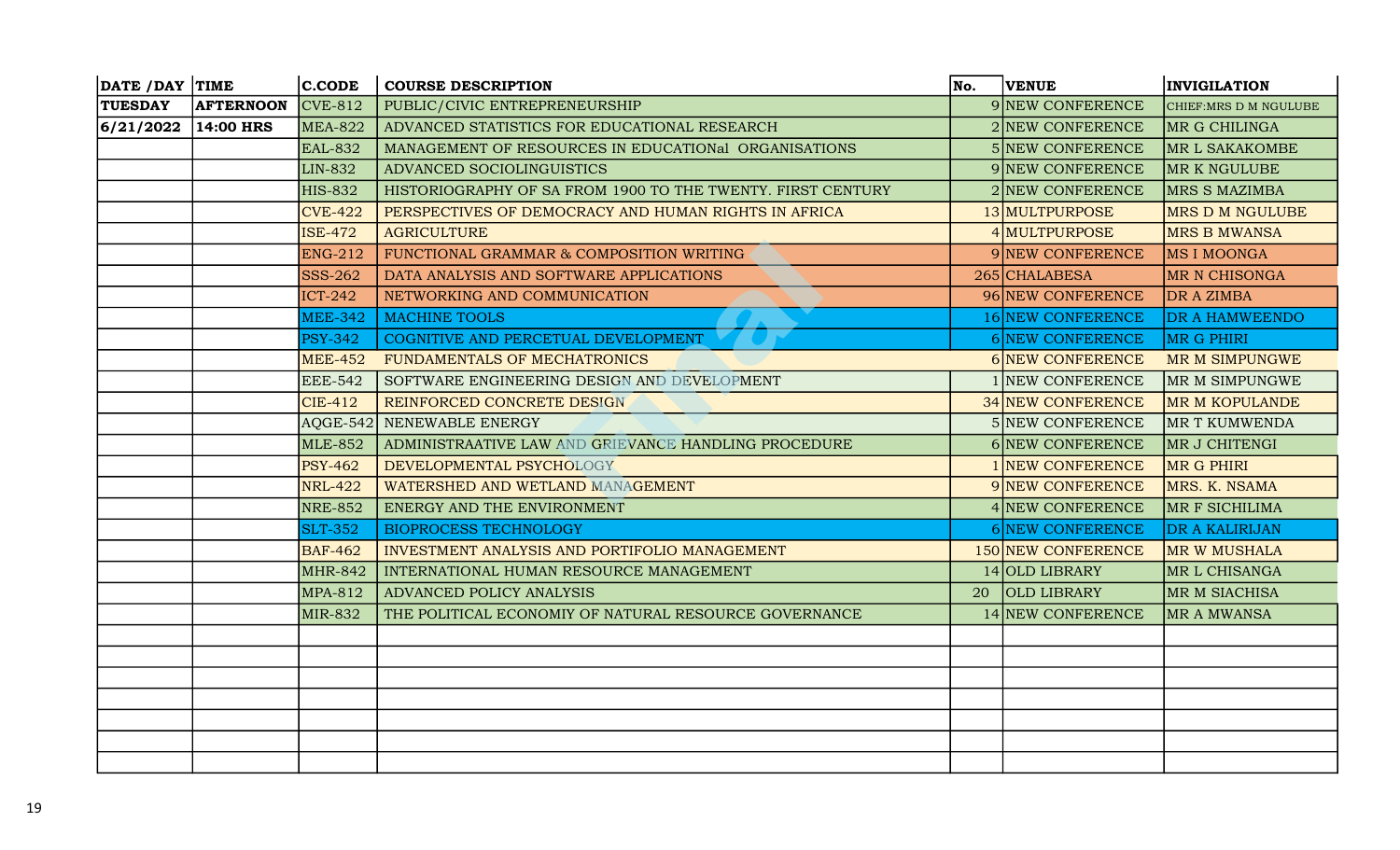|           | DATE / DAY TIME  | <b>C.CODE</b>  | <b>COURSE DESCRIPTION</b>                       | No. | <b>VENUE</b>      | <b>INVIGILATION</b>      |
|-----------|------------------|----------------|-------------------------------------------------|-----|-------------------|--------------------------|
| TUESDAY   | <b>AFTERNOON</b> | <b>EAL-822</b> | LEARNING LEADERSHIP AND ORGANIZATION ANALYSIS   |     | 5 NEW CONFERENCE  | <b>DR KABETA</b>         |
| 6/21/2022 | 14:00 HRS        | <b>ANS-432</b> | <b>ANIMAL HEALTH</b>                            |     | 23 NEW CONFERENCE | DR K CHAWINGA            |
|           |                  | <b>MBA-852</b> | <b>QUANTITATIVE METHODS</b>                     |     | 9 CHALABESA       | DR G MUKUPA              |
|           |                  | <b>CIE-302</b> | MECHANICS OF MATERIALS                          |     | 88 CHALABESA      | MR L SIMWINDE            |
|           |                  | <b>EEE-322</b> | ELECTRICAL ENGINEERING PRACTICE                 |     | 30 CHALABESA      | <b>MR G TEMBO</b>        |
|           |                  | <b>MMK-942</b> | <b>MARKETING RESEARCH</b>                       |     | 4 CHALABESA       | <b>MRS M LUBINDA</b>     |
|           |                  | <b>BLL-372</b> | <b>CONFLICT OF LAWS</b>                         |     | 115 CHALABESA     | <b>MRF NGOSA</b>         |
|           |                  | LLM-812        | INTERNATIONAL FINANCIAL AND ECONOMIC CRIMES LAW |     | 11 CHALABESA      | <b>MRS SIMFUKWE</b>      |
|           |                  | <b>ICT-352</b> | ARTIFICIAL INTELLIGENCE AND PROLOG              |     | 39 CHALABESA      | DR M SIMFUKWE            |
|           |                  | <b>CHE-492</b> | INDUSTRIAL ORGANIC CHEMISTRY II                 |     | 22 CHALABESA      | <b>MR D KASOMPO</b>      |
|           |                  | <b>SLT-442</b> | <b>HAEMATOLOGY II</b>                           |     | 8 CHALABESA       | MR H SIMWATACHELA        |
|           |                  | <b>SSW-242</b> | CASE MANAGEMENT                                 |     | 15 CHALABESA      | MR M MWALE               |
|           |                  | <b>SSS-822</b> | <b>ADVANCED SOCILAL RESEARCH METHODS</b>        |     | $18$ SSS.C.1      | <b>MR N CHISONGA</b>     |
|           |                  | <b>AGB-342</b> | PROCESSING OF AGRICULTURAL PRODUCTS             |     | 58 SSS.C.1        | MR J T MWALE             |
|           |                  | <b>SPA-422</b> | ETHICS IN PUBLIC SECTOR MANAGEMENT              |     | $47$ SSS.C.1      | <b>MS R B SHULA</b>      |
|           |                  | <b>BAF-222</b> | COST AND MANAGEMENT ACOUNTING II                |     | $107$ SSS.B.1     | MR P B LUNGU             |
|           |                  | <b>BIO-312</b> | TAXONOMY AND EVOLUTIONARY BIOLOGY               |     | SSS.B.1           | DR A KALIRAJAN           |
|           |                  | <b>FRL-442</b> | <b>TRANSLATION</b>                              |     | $1$ SSS.B.1       | <b>DR G KAIRA</b>        |
|           |                  | <b>BCS-452</b> | <b>ADVERTISING MEDIA AND BRANDING</b>           |     | $6$ SSS.B.1       | <b>DR P KALYABANYAMA</b> |
|           |                  |                |                                                 | 607 |                   |                          |
|           |                  |                |                                                 |     |                   |                          |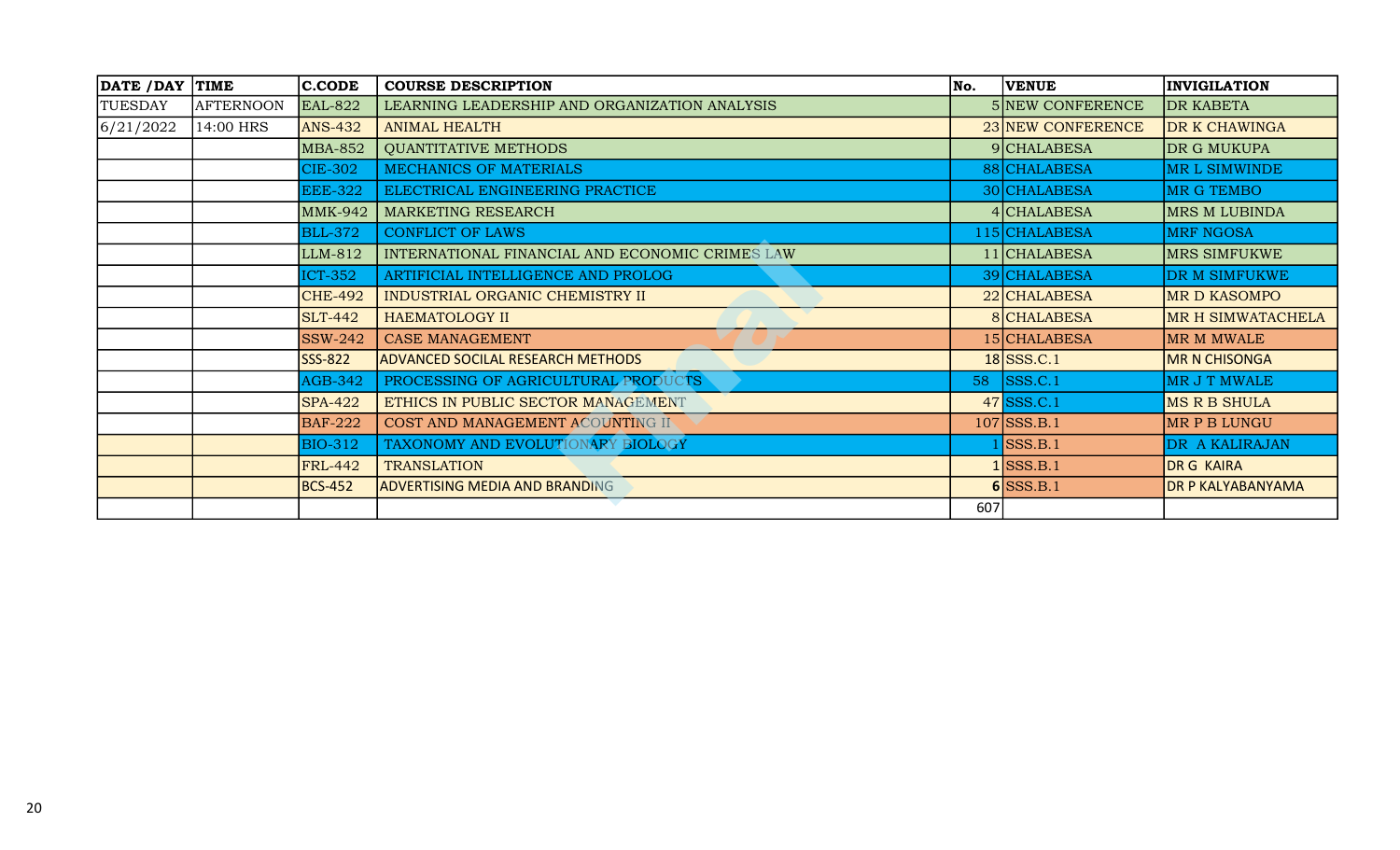| DATE / DAY TIME |              | $ $ C.CODE | <b>COURSE DESCRIPTION</b>      | No.  | <b>VENUE</b>          | <b>INVIGILATION</b>   |
|-----------------|--------------|------------|--------------------------------|------|-----------------------|-----------------------|
| <b>THURSDAY</b> | MORNING      | $PHY-102$  | <b>INTRODUCTORY PHYSICS II</b> |      | 2076 MULTIPURPOSE     | MR P J. BANDA         |
| 6/23/2022       | $ 08:45$ HRS |            |                                |      | SSS. CLASES           | <b>MS M SIANKUKU</b>  |
|                 |              |            |                                |      | <b>CHALABESA</b>      | MR. DERRICK BANDA     |
|                 |              |            |                                |      | <b>NEW CONFERENCE</b> | Dr A. Kalirajan       |
|                 |              |            |                                |      |                       | MS V MUTALE           |
|                 |              |            |                                |      |                       | <b>MR F MULENGA</b>   |
|                 |              |            |                                |      |                       | <b>IMR S MUNALULA</b> |
|                 |              |            |                                |      |                       | <b>MR K KABWITA</b>   |
|                 |              |            |                                |      |                       | MR C MALAMBO          |
|                 |              |            |                                |      | <b>OLD LIBRARY</b>    | <u> MS W MUZUNGU_</u> |
|                 |              |            |                                | 2076 |                       |                       |

|                 |                  |                |                                         |      |                     | <b>MR K KABWITA</b> |
|-----------------|------------------|----------------|-----------------------------------------|------|---------------------|---------------------|
|                 |                  |                |                                         |      |                     | MR C MALAMBO        |
|                 |                  |                |                                         |      | <b>OLD LIBRARY</b>  | <b>MS W MUZUNGU</b> |
|                 |                  |                |                                         | 2076 |                     |                     |
|                 |                  |                |                                         |      |                     |                     |
| DATE / DAY      | <b>TIME</b>      | C.CODE         | <b>COURSE DESCRIPTION</b>               | No.  | <b>VENUE</b>        | INVIGILATION        |
| <b>THURSDAY</b> | <b>AFTERNOON</b> | <b>SSF-112</b> | FUNDAMENTALS OF SOCIAL SCIENCES II      |      | 282 CHALABESA       | CHIEF: MR F LUNGO   |
| 6/23/2022       | 14:00 HRS        | <b>MSS-162</b> | ELEMENTARY STATISTICS                   |      | 24 MULTIPURPOSE     | MR B KOSOSA         |
|                 |                  | $GEO-102$      | INTRODUCTION TO HUMAN GEOGRAPHY         |      | 3 MULTIPURPOSE      | MR G CHILINGA       |
|                 |                  | <b>DEM-112</b> | SOURCES OF DEMOGRAPHY DATA              |      | 181 MULTIPURPOSE    | MR B BWALYA         |
|                 |                  |                |                                         |      |                     |                     |
|                 |                  | <b>BAF-112</b> | PRINCIPLES OF ACCOUNTING II             | 104  | <b>MULTIPURPOSE</b> |                     |
|                 |                  |                |                                         |      |                     |                     |
|                 |                  |                |                                         |      |                     | MR W MUSHALA        |
| DATE / DAY      | <b>TIME</b>      | <b>C.CODE</b>  | <b>COURSE DESCRIPTION</b>               | No.  | <b>VENUE</b>        | <b>INVIGILATION</b> |
| <b>FRIDAY</b>   | MORNING          | <b>EDU-112</b> | EDUCATION AND DEVELOPMENT               |      | 32 CHALABESA        | MR L SAKAKOMBE      |
| 6/24/2022       | 08:45 HRS        | DTM-142        | EMERGING ISSUES IN EDUCATION            |      | 3 CHALABESA         | MR L SAKAKOMBE      |
|                 |                  | $SPA-112$      | INTRODUCTION TO PUBLIC ADMINISTRATION   |      | 70 CHALABESA        | MR R B SHULA        |
|                 |                  | <b>BMG-142</b> | FUNDAMENTALS OF MANAGEMENT              |      | 47 CHALABESA        | MS M SUSIKU         |
|                 |                  | AGB-112        | INTRODUCTION TO AGRIBUSINESS MANAGEMENT |      | 30 CHALABESA        | MR E SYAMPAKU       |
|                 |                  | <b>BEN-142</b> | FUNDAMENTALS OF ENTREPRENEURSHIP        | 796  |                     |                     |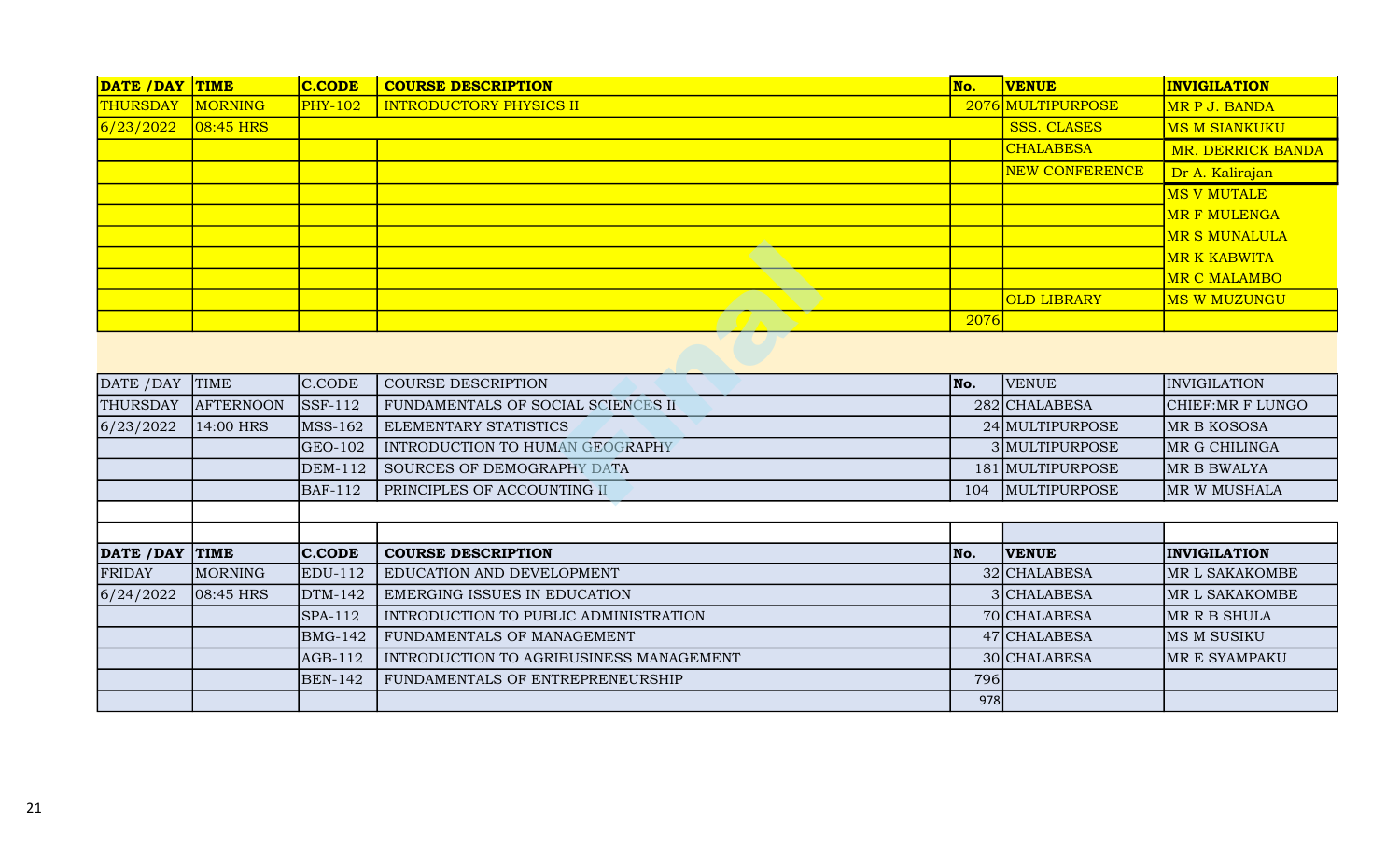| DATE / DAY | <b>TIME</b>      | C.CODE | COURSE DESCRIPTION                                         | No. | <b>VENUE</b>          | <b>INVIGILATION</b>    |
|------------|------------------|--------|------------------------------------------------------------|-----|-----------------------|------------------------|
| FRIDAY     | <b>AFTERNOON</b> |        | <b>BMG-101 ETHICS AND SUSTAINABLE BEHAVIOUR IN SOCIETY</b> |     | 1194 MULTIPURPOSE     | <b>IMS E CHALI</b>     |
| 6/24/2022  | $14:00$ HRS      |        |                                                            |     | <b>SSS. CLASES</b>    | MR A KASONGO           |
|            | <b>TO</b>        |        |                                                            |     | <b>CHALABESA</b>      | <b>DR KALYABANYAMA</b> |
|            | 17:00 HRS        |        |                                                            |     | <b>NEW CONFERENCE</b> | MS M Muwondela         |
|            |                  |        |                                                            |     | <b>OLD LIBRARY</b>    | Dr KABETA              |
|            |                  |        |                                                            |     |                       | <b>MR SAKAKOMBE</b>    |
|            |                  |        |                                                            |     |                       | <b>DR KOMBE</b>        |

|                 |                  |                |                                         |                |                       | <b>DR KOMBE</b>      |
|-----------------|------------------|----------------|-----------------------------------------|----------------|-----------------------|----------------------|
|                 |                  |                |                                         |                |                       |                      |
| DATE /DAY       | <b>TIME</b>      | C.CODE         | <b>COURSE DESCRIPTION</b>               | No.            | <b>VENUE</b>          | <b>INVIGILATION</b>  |
| <b>MONDAY</b>   | MORNING          | BIO-112        | MOLECULAR BIOLOGY AND GENETICS          |                | 2085 MULTIPURPOSE     | <b>MS M SIANKUKU</b> |
| 6/27/2022       | $08:45$ HRS      |                |                                         |                | <b>SSS. CLASES</b>    | MR. DERRICK BANDA    |
|                 |                  |                |                                         |                | <b>CHALABESA</b>      | Dr A. Kalirajan      |
|                 |                  |                |                                         |                | <b>NEW CONFERENCE</b> | <b>MS V MUTALE</b>   |
|                 |                  |                |                                         |                | <b>OLD LIBRARY</b>    | <b>MR F MULENGA</b>  |
|                 |                  |                |                                         |                |                       | <b>MR S MUNALULA</b> |
|                 |                  |                |                                         |                |                       | <b>MR K KABWITA</b>  |
|                 |                  |                |                                         |                |                       | MR C MALAMBO         |
|                 |                  |                |                                         | 2085           |                       | <b>MS W MUZUNGU</b>  |
|                 |                  |                |                                         |                |                       |                      |
| DATE / DAY      | TIME             | $ $ C.CODE     | <b>COURSE DESCRIPTION</b>               | No.            | <b>VENUE</b>          | <b>INVIGILATION</b>  |
| <b>MONDAY</b>   | <b>AFTERNOON</b> | HIS-102        | HISTORY OF ZAMBIA FROM 1890 TO PRESENT  |                | 12 CHALABESA          | MRS M M MAZIMBA      |
| 6/27/2022       | 14:00 HRS        | $ICT-112$      | PRINCIPLES OF PROGRAMMING               |                | 18 CHALABESA          | MR MWENGE MULENGA    |
|                 |                  | DTM-112        | EDUCATION MANAGEMENT AND ADMINISTRATION |                | 3 CHALABESA           | <b>DR KABETA</b>     |
|                 |                  | <b>MSM-132</b> | <b>MATHEMATICS II</b>                   |                | 124 CHALABESA         | MR E MALICHI         |
|                 |                  |                |                                         | 157            |                       |                      |
|                 |                  |                |                                         |                |                       |                      |
| DATE / DAY TIME |                  | <b>C.CODE</b>  | <b>COURSE DESCRIPTION</b>               | No.            | <b>VENUE</b>          | <b>INVIGILATION</b>  |
| <b>TUESDAY</b>  | MORNING          | MSM-192        | <b>BUSINESS MATHEMATICS</b>             |                | 398 CHALABESA         | MR B KOLOSA          |
| 6/28/2022       | 08:45 HRS        | DTM-122        | MEASUREMENT, ASSESSMENT AND EVALUATION  | $\overline{4}$ | OLD LIB RARY          | <b>DR KABETA</b>     |
|                 |                  | SDS-112        | INTRODUCTION TO DEVELOPMENT THINKING    |                | 63 OLD LIB RARY       | MRS K CHISHIMBA      |
|                 |                  |                |                                         | 465            |                       |                      |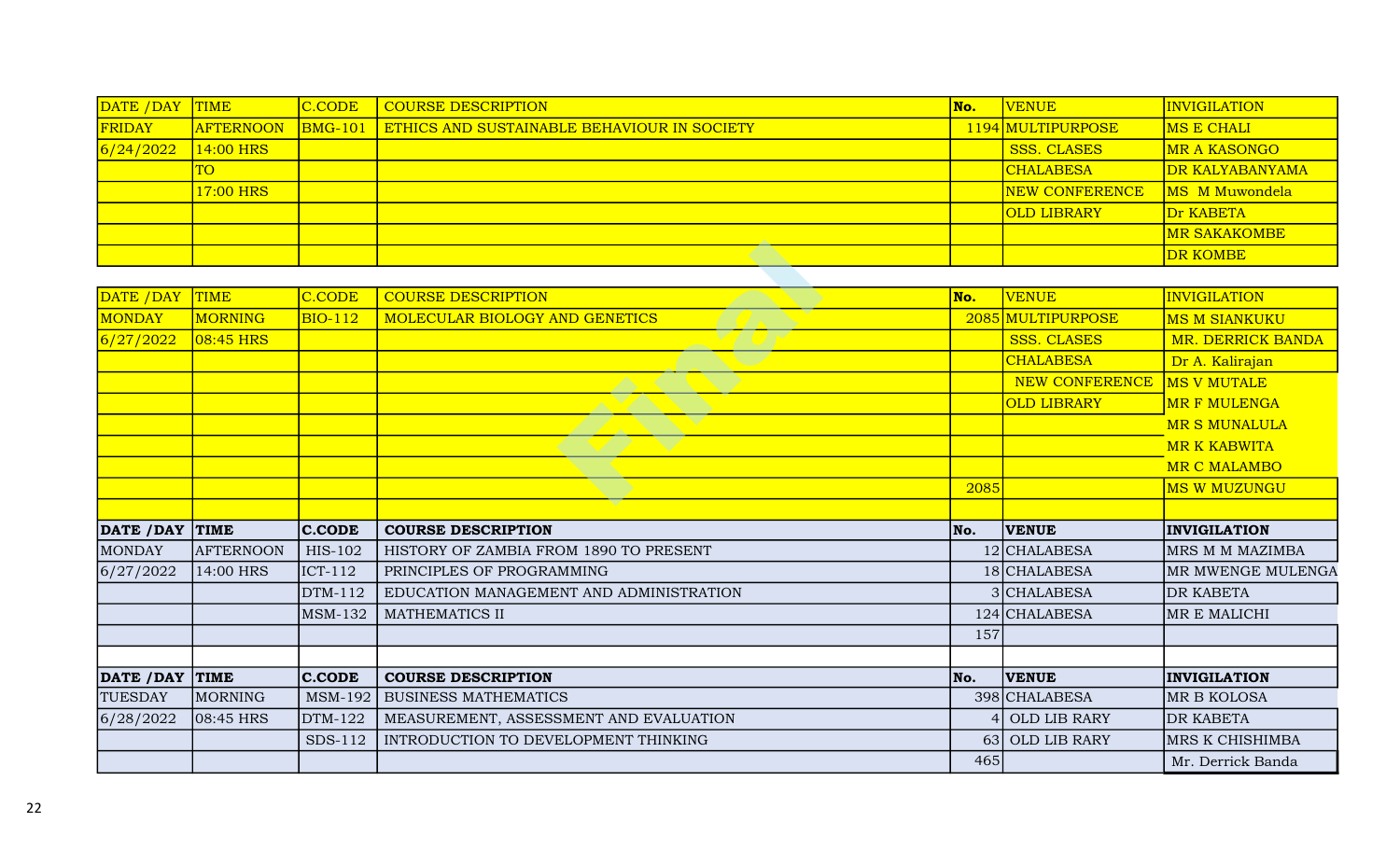| DATE / DAY TIME |                  | <b>IC.CODE</b> | <b>COURSE DESCRIPTION</b>      | lNo. | <b>IVENUE</b>     | <b>INVIGILATION</b>  |
|-----------------|------------------|----------------|--------------------------------|------|-------------------|----------------------|
| <b>TUESDAY</b>  | <b>AFTERNOON</b> | $ BCS-142 $    | INTRODUCTION TO MEDIA STUDIES  |      | 25 NEW CONFERENCE | IMR K MACHISHI       |
| 6/28/2022       | $14:00$ HRS      |                |                                |      | <b>CHALABESA</b>  | IMR M SIAME          |
|                 |                  | ISSW-102       | INTRODUCTION TO SOCIAL WELFARE |      | l 1   CHALABESA   | IMR J D SICHONE      |
|                 |                  | LIT-122        | I INTRODUCTION TO LITERATURE   |      | 7 MULTTIPURPOSE   | <b>DR M SILUONDE</b> |
|                 |                  |                |                                | 43   |                   |                      |

| DATE / DAY TIME   |                    | $ $ C.CODE     | <b>COURSE DESCRIPTION</b>             | No. | <b>VENUE</b>     | <b>INVIGILATION</b> |
|-------------------|--------------------|----------------|---------------------------------------|-----|------------------|---------------------|
| WEDNESDAY MORNING |                    | $SSE-122$      | INTRODUCTION TO MACRO ECONOMICS       |     | 919 MULTIPURPOSE | CHIEF:MR D MAUZU    |
| 6/29/2022         | $ 08:45$ HRS       | <b>PSY-112</b> | INTRODUCTION TO INDUSTRIAL PSYCHOLOGY |     | <b>CHALABESA</b> | MR V CHIKAPA        |
|                   |                    |                |                                       |     | 6 OLD LIBRARY    | Mr. Edwin Moyo      |
|                   |                    | <b>CVE-132</b> | CONSTITUTION AND CONSTITUTIONLISM     |     | 12 CHALABESA     | MR ZIMBA            |
|                   |                    |                |                                       |     | <b>CHALABESA</b> | Mr. O. Hamweene     |
|                   |                    |                |                                       |     | NEW CONFERENCE   | MS V MUTALE         |
|                   |                    |                |                                       |     |                  | MR F MULENGA        |
|                   |                    |                |                                       |     |                  | MR S MUNALULA       |
|                   |                    |                |                                       |     |                  | MR K KABWITA        |
|                   |                    |                |                                       |     |                  | MR C MALAMBO        |
|                   |                    |                |                                       |     |                  | MS W MUZUNGU        |
|                   |                    |                |                                       |     |                  |                     |
|                   |                    |                |                                       |     |                  |                     |
|                   |                    |                |                                       |     |                  |                     |
| DATE / DAY TIME   |                    | <b>C.CODE</b>  | <b>COURSE DESCRIPTION</b>             | No. | <b>VENUE</b>     | <b>INVIGILATION</b> |
|                   | WEDNESDAYAFTERNOON | <b>BCS-152</b> | COMMUNICATION AND STUDY SKILLS        |     | 317 CHALABESA    | MR A KASONGO        |
| 6/29/2022         | 14:00 HRS          | <b>RSE-122</b> | INTRODUCTION TO RELIGIOUS             |     | 7 CHALABESA      | MRS A PHIRI         |
|                   |                    | SOC-102        | INTRODUCTION TO ANTHROPOLOGY          |     | 6 CHALABESA      | MR F LUNGO          |
|                   |                    |                |                                       |     | 7 CHALABESA      | MR S ZIMBA          |
|                   |                    |                |                                       |     |                  | MS N AKAKANDA       |
|                   |                    |                |                                       |     |                  | MR K NGULUBE        |
|                   |                    |                |                                       |     |                  |                     |
|                   |                    |                |                                       |     |                  |                     |
|                   |                    |                |                                       |     |                  |                     |
|                   |                    |                |                                       |     |                  |                     |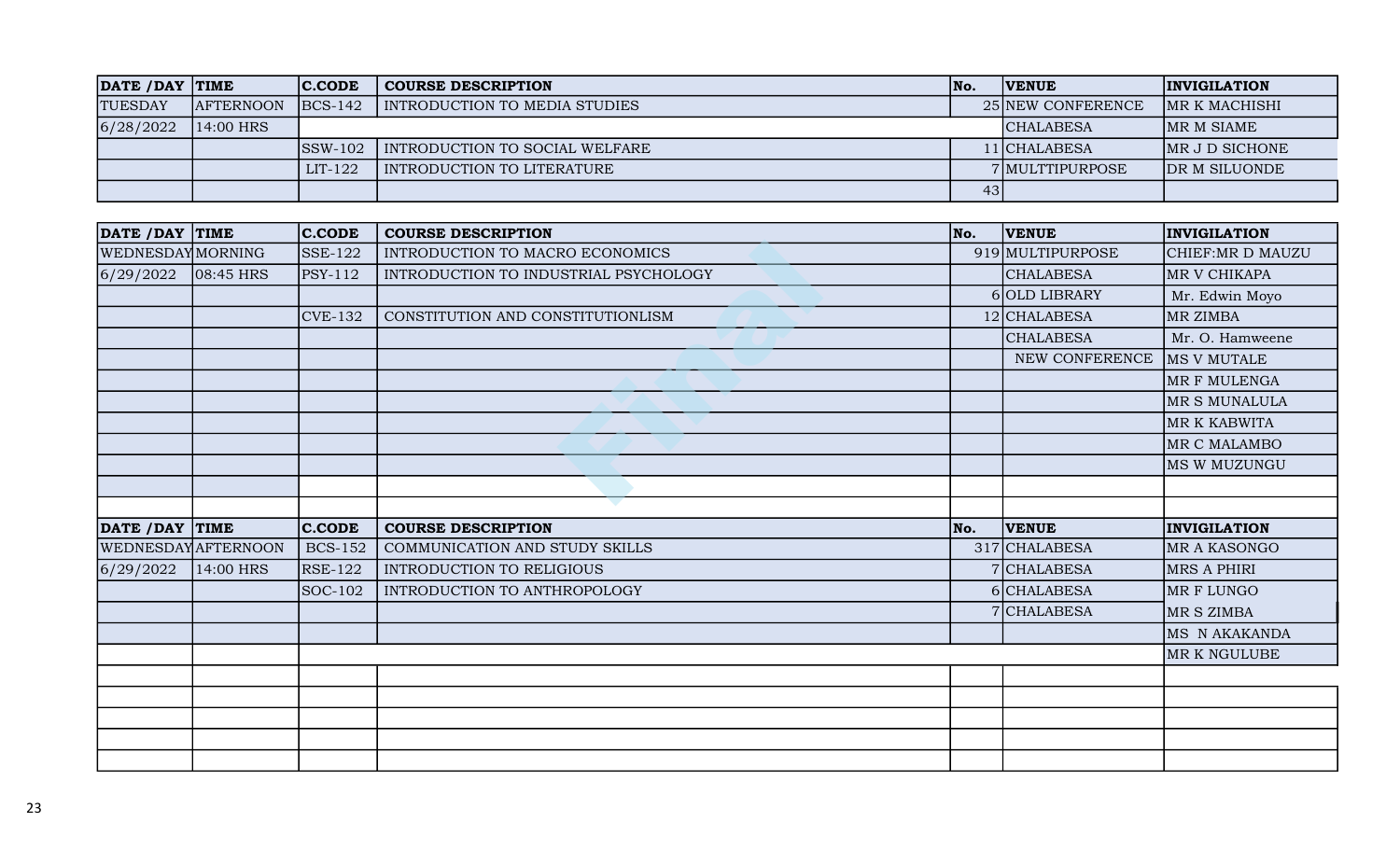| DATE /DAY TIME  |             | <b>C.CODE</b>  | <b>COURSE DESCRIPTION</b>                       | No.  | <b>VENUE</b>          | <b>INVIGILATION</b>                                                                                                                                                         |
|-----------------|-------------|----------------|-------------------------------------------------|------|-----------------------|-----------------------------------------------------------------------------------------------------------------------------------------------------------------------------|
| THURSDAY        | MORNING     | <b>MSM-112</b> | MATHEMATICS II (CALCULUS & ANALYTICAL GEOMETRY) |      | 2230 MULTIPURPOSE     | DR O CHIMBOLA                                                                                                                                                               |
| 6/30/2022       | $08:45$ HRS |                |                                                 |      | <b>SSS. CLASES</b>    | Mr. Edwin Moyo                                                                                                                                                              |
|                 |             |                |                                                 |      | <b>CHALABESA</b>      | Mr. O. Hamweene                                                                                                                                                             |
|                 |             |                |                                                 |      | <b>NEW CONFERENCE</b> | Dr A. Kalirajan                                                                                                                                                             |
|                 |             |                |                                                 |      | <b>OLD LIBRARY</b>    | <b>MS V MUTALE</b>                                                                                                                                                          |
|                 |             |                |                                                 |      |                       | <b>MR F MULENGA</b>                                                                                                                                                         |
|                 |             |                |                                                 |      |                       | <b>MR S MUNALULA</b>                                                                                                                                                        |
|                 |             |                |                                                 |      |                       | <b>MR K KABWITA</b>                                                                                                                                                         |
|                 |             |                |                                                 |      |                       | MR C MALAMBO                                                                                                                                                                |
|                 |             |                |                                                 |      |                       | <b>MS W MUZUNGU</b>                                                                                                                                                         |
|                 |             |                |                                                 |      |                       |                                                                                                                                                                             |
|                 |             |                |                                                 | 2230 |                       |                                                                                                                                                                             |
|                 |             |                |                                                 |      |                       |                                                                                                                                                                             |
| DATE / DAY TIME |             | <b>C.CODE</b>  | <b>COURSE DESCRIPTION</b>                       | No.  | <b>VENUE</b>          | <b>INVIGILATION</b>                                                                                                                                                         |
| THURSDAY        | AFTERNOON   | <b>BLL-122</b> | <b>FAMILY AND SUCCESSION LAW</b>                | 175  | <b>CHALABESA</b>      | MR ZACKS YUMA                                                                                                                                                               |
| 6/30/2022       | 14:00 HRS   | <b>DTM-132</b> | MANAGING PUBLIC EXAMINATIONS                    |      | <b>CHALABESA</b>      | <b>MS E KABETA</b>                                                                                                                                                          |
|                 |             | <b>CVE-112</b> | INTRODUCTION TO GOVERNANCE                      |      | 23 CHALABESA          | MR S ZIMBA                                                                                                                                                                  |
|                 |             | <b>ENG-112</b> | PHONETICS AND PHONOLOGY OF THE ENGLISH LANGUAGE |      | 10 CHALABESA          | MR NGULUBE                                                                                                                                                                  |
|                 |             |                |                                                 |      |                       |                                                                                                                                                                             |
| DATE / DAY TIME |             | <b>C.CODE</b>  | <b>COURSE DESCRIPTION</b>                       | No.  | <b>VENUE</b>          | <b>INVIGILATION</b>                                                                                                                                                         |
| <b>FRIDAY</b>   | MORNING     | <b>CHE-112</b> | <b>INTRODUCTORY CHEMISTRY</b>                   |      | 2050 MULTIPURPOSE     | Mr. Derrick Banda                                                                                                                                                           |
|                 |             |                |                                                 |      | <b>CHALABESA</b>      |                                                                                                                                                                             |
| 7/1/2022        | 08:45 HRS   |                |                                                 |      |                       |                                                                                                                                                                             |
|                 |             |                |                                                 |      | <b>OLD LIBRARY</b>    |                                                                                                                                                                             |
|                 |             |                |                                                 |      | <b>NEW CONFERENCE</b> |                                                                                                                                                                             |
|                 |             |                |                                                 |      | <b>SSS. CLASES</b>    |                                                                                                                                                                             |
|                 |             |                |                                                 |      |                       |                                                                                                                                                                             |
|                 |             |                |                                                 |      |                       |                                                                                                                                                                             |
|                 |             |                |                                                 |      |                       |                                                                                                                                                                             |
|                 |             |                |                                                 |      |                       |                                                                                                                                                                             |
|                 |             |                |                                                 |      |                       | DR. F. Kayamba<br>Mr. Edwin Moyo<br>Mr. O. Hamweene<br>Dr A. Kalirajan<br>MS V MUTALE<br><b>MR F MULENGA</b><br><b>MR S MUNALULA</b><br><b>MR K KABWITA</b><br>MR C MALAMBO |